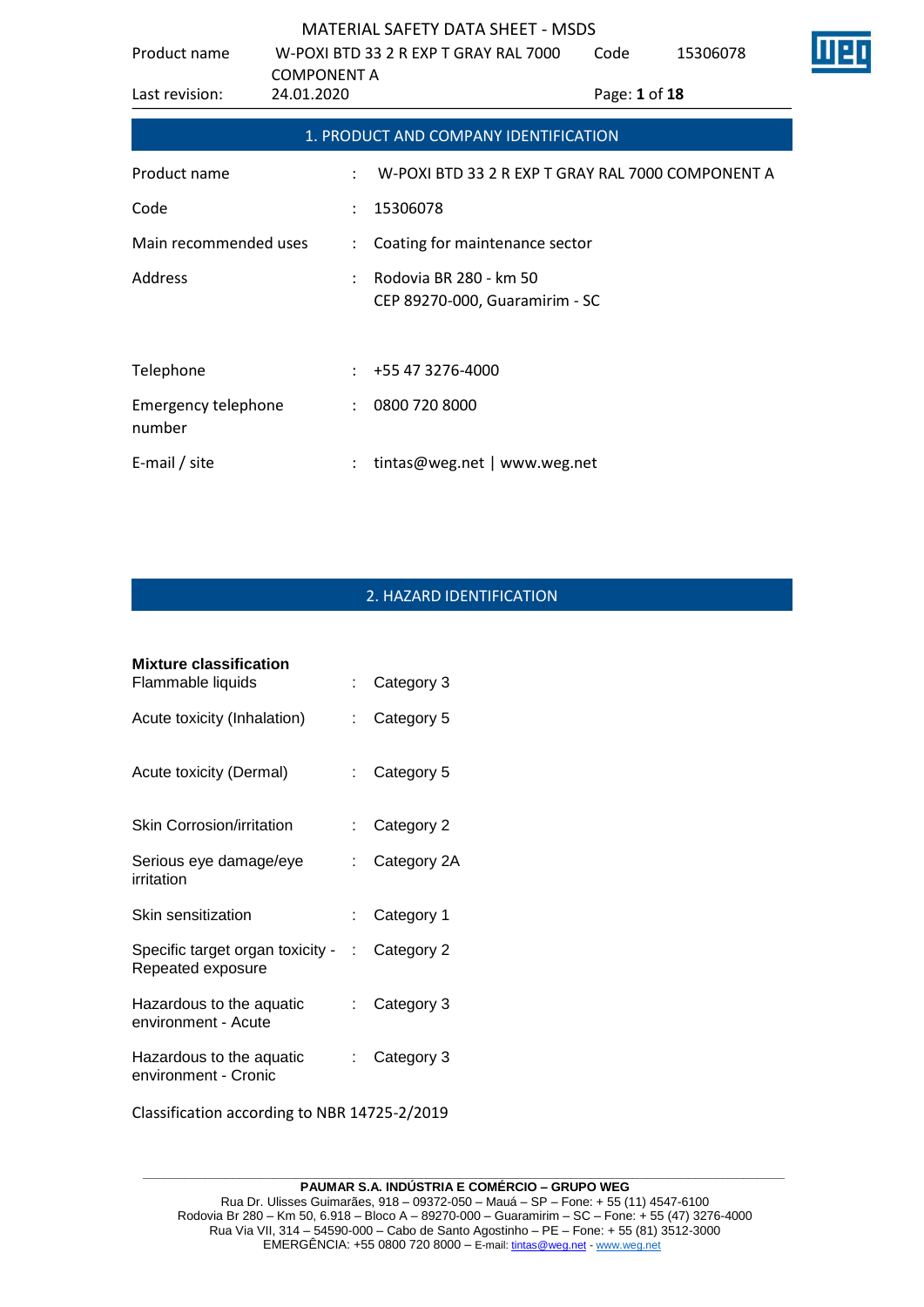| Product name              |                                  | <b>MATERIAL SAFETY DATA SHEET - MSDS</b><br>W-POXI BTD 33 2 R EXP T GRAY RAL 7000                                                                                                                                                                                                                                                                                                                               | Code          | 15306078                             |         |
|---------------------------|----------------------------------|-----------------------------------------------------------------------------------------------------------------------------------------------------------------------------------------------------------------------------------------------------------------------------------------------------------------------------------------------------------------------------------------------------------------|---------------|--------------------------------------|---------|
| Last revision:            | <b>COMPONENT A</b><br>24.01.2020 |                                                                                                                                                                                                                                                                                                                                                                                                                 | Page: 2 of 18 |                                      |         |
| <b>Labelling Elements</b> |                                  |                                                                                                                                                                                                                                                                                                                                                                                                                 |               |                                      |         |
|                           |                                  |                                                                                                                                                                                                                                                                                                                                                                                                                 |               |                                      |         |
| <b>Warning phrase</b>     |                                  | Warning                                                                                                                                                                                                                                                                                                                                                                                                         |               |                                      |         |
| <b>Hazard phrases</b>     |                                  | H226 Flammable liquid and vapour.<br>H333 May be harmful if inhaled.<br>H313 May be harmful in contact with skin.<br>H315 Causes skin irritation.<br>H319 Causes serious eye irritation.<br>H317 May cause an allergic skin reaction.<br>H373 May cause damage to organs through prolonged or<br>repeated exposure.<br>H402 Harmful to aquatic life.<br>H412 Harmful to aquatic life with long lasting effects. |               |                                      |         |
| <b>Caution Phrases</b>    |                                  | <b>Prevention:</b><br>P210 Keep away from heat, hot surfaces, sparks, open flames<br>and other ignition sources. No smoking.                                                                                                                                                                                                                                                                                    |               |                                      |         |
|                           |                                  | P233 Keep container tightly closed.                                                                                                                                                                                                                                                                                                                                                                             |               |                                      |         |
|                           |                                  | P240 Ground/bond container and receiving equipment.                                                                                                                                                                                                                                                                                                                                                             |               |                                      |         |
|                           |                                  | <b>Reaction:</b><br>P303+P361+P353 IF ON SKIN (or hair): Take off immediately<br>all contaminated clothing. Rinse skin with water/shower.                                                                                                                                                                                                                                                                       |               |                                      |         |
|                           |                                  | P304+P312 IF INHALED: Call a POISON CENTER or<br>doctor/physician if you feel unwell.                                                                                                                                                                                                                                                                                                                           |               |                                      |         |
|                           |                                  | P314 Get Medical advice/attention if you feel unwell.                                                                                                                                                                                                                                                                                                                                                           |               |                                      |         |
|                           |                                  | P333+P313<br>medicaladvice/attention.                                                                                                                                                                                                                                                                                                                                                                           |               | If skin irritation or a rash occurs: | Get     |
|                           |                                  | P337+P313<br>lf<br>eye<br>advice/attention.                                                                                                                                                                                                                                                                                                                                                                     | irritation    | persists<br>get                      | medical |
|                           |                                  | P362+P364 Take off contaminated clothing and wash it before<br>reuse.                                                                                                                                                                                                                                                                                                                                           |               |                                      |         |
|                           |                                  | P370+P378 In case of fire: Use as chapter 5 of MSDS to<br>extinguish.                                                                                                                                                                                                                                                                                                                                           |               |                                      |         |
|                           |                                  | Storage:<br>P403+P235 Store in a well ventilated place. Keep cool.                                                                                                                                                                                                                                                                                                                                              |               |                                      |         |
|                           |                                  | Treatmentand disposal of waste:                                                                                                                                                                                                                                                                                                                                                                                 |               |                                      |         |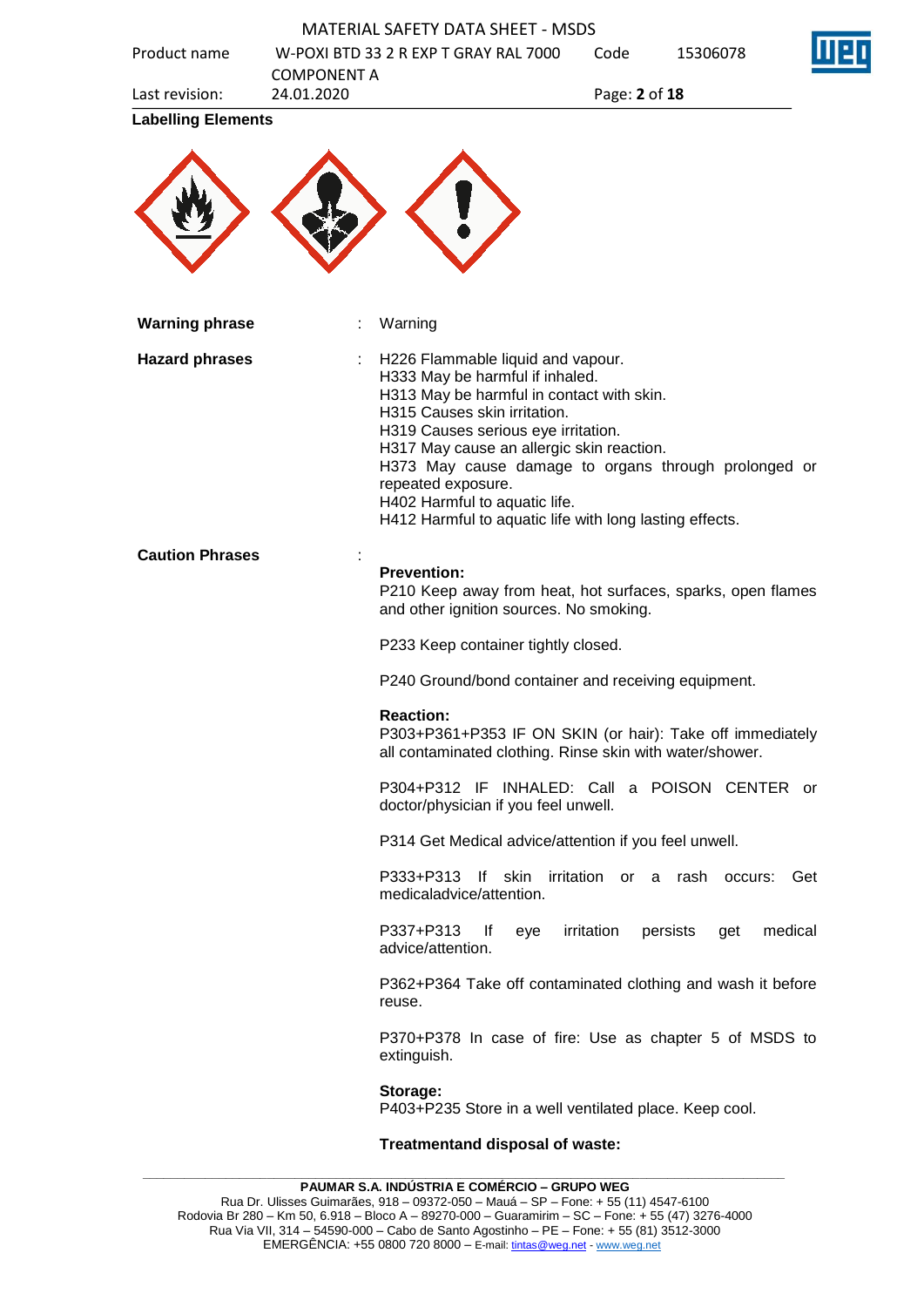| Product name        | <b>COMPONENT A</b> | W-POXI BTD 33 2 R EXP T GRAY RAL 7000                                                                                                                                                                   | Code          | 15306078 |  |
|---------------------|--------------------|---------------------------------------------------------------------------------------------------------------------------------------------------------------------------------------------------------|---------------|----------|--|
| Last revision:      | 24.01.2020         |                                                                                                                                                                                                         | Page: 3 of 18 |          |  |
|                     |                    | P501 Dispose of contents/container as chapter 13 of the<br>MSDS.                                                                                                                                        |               |          |  |
| <b>Other hazard</b> |                    | : Can cause allergic reactions on the skin.<br>When heated above its flash point, this material will release<br>toxic vapors and flames, and can burn in open area if exposed<br>to an ignition source. |               |          |  |

#### 3. COMPOSITION AND INFORMATION ABOUT THE INGRENDIENTS

Product type:  $\qquad \qquad$ : Mixture

### **Ingrendients that contribute to danger:**

| Product name                             | CAS No.        | <b>Risck classification</b>                                                                                                                                                                                                                                                     | Concentration [%] |
|------------------------------------------|----------------|---------------------------------------------------------------------------------------------------------------------------------------------------------------------------------------------------------------------------------------------------------------------------------|-------------------|
| SOLVENT XYLENE (S)                       | 1330-20-7      | Flammable liquids,<br>Category 3<br>Acute toxicity Dermal,<br>Category 4<br>Acute toxicity<br>Inhalation,<br>Category 4<br>Skin Corrosion/irritation<br>Category 2                                                                                                              | $>= 10 - 20$      |
| <b>PHENOL</b><br><b>METHYLSTYRENATED</b> | 68512-30-1     | Skin Corrosion/irritation<br>Category 2<br>Skin sensitization,<br>Category 1<br>Hazardous to the<br>aquatic environment -<br>Cronic,<br>Category 3                                                                                                                              | $>= 10 - 20$      |
| <b>EPOXI RESIN</b>                       | 25068-38-6     | Serious eye<br>damage/eye irritation,<br>Category 2A<br>Skin Corrosion/irritation<br>Category 2<br>Skin sensitization,<br>Category 1<br>Hazardous to the<br>aquatic environment -<br>Cronic,<br>Category 2<br>Hazardous to the<br>aquatic environment -<br>Acute,<br>Category 2 | $>= 5 - < 10$     |
| ETHYL BENZENE                            | $100 - 41 - 4$ | Flammable liquids,                                                                                                                                                                                                                                                              | $>= 1 - 5$        |

**\_\_\_\_\_\_\_\_\_\_\_\_\_\_\_\_\_\_\_\_\_\_\_\_\_\_\_\_\_\_\_\_\_\_\_\_\_\_\_\_\_\_\_\_\_\_\_\_\_\_\_\_\_\_\_\_\_\_\_\_\_\_\_\_\_\_\_\_\_\_\_\_\_\_\_\_\_\_\_\_\_\_\_\_\_\_\_\_\_\_\_\_\_ PAUMAR S.A. INDÚSTRIA E COMÉRCIO – GRUPO WEG**

Rua Dr. Ulisses Guimarães, 918 – 09372-050 – Mauá – SP – Fone: + 55 (11) 4547-6100 Rodovia Br 280 – Km 50, 6.918 – Bloco A – 89270-000 – Guaramirim – SC – Fone: + 55 (47) 3276-4000 Rua Via VII, 314 – 54590-000 – Cabo de Santo Agostinho – PE – Fone: + 55 (81) 3512-3000 EMERGËNCIA: +55 0800 720 8000 – E-mail[: tintas@weg.net](mailto:tintas@weg.net) - [www.weg.net](http://www.weg.net/)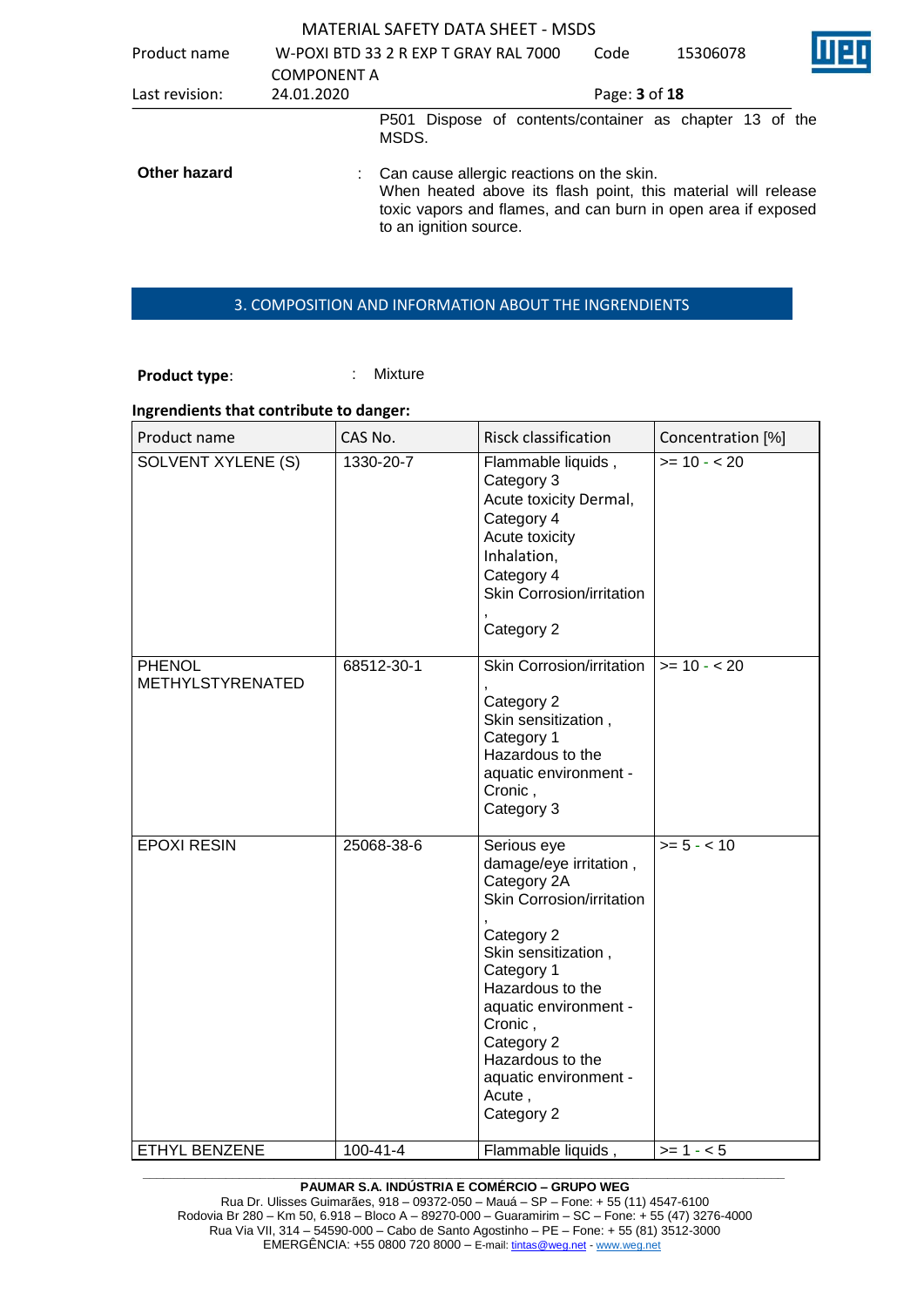MATERIAL SAFETY DATA SHEET - MSDS Product name W-POXI BTD 33 2 R EXP T GRAY RAL 7000 COMPONENT A<br>24.01.2020 Code 15306078 Last revision: 24.01.2020 Page: **4** of **18** Category 2 Acute toxicity Ingestion, Category 5 Acute toxicity Inhalation, Category 4 Specific target organ toxicity - Repeated exposure , Category 2 Hazardous to the aquatic environment - Acute , Category 2 Aspiration hazard , Category 1 SOLVENT BUTYL GLYCOL (N) 111-76-2 **Acute toxicity Ingestion**, Category 4  $>= 0.1 - 1$ 

Acute toxicity Dermal,

damage/eye irritation ,

Flammable liquids ,

Category 3 Acute toxicity Inhalation, Category 4 Serious eye

Category 2

Category 4

## **\_\_\_\_\_\_\_\_\_\_\_\_\_\_\_\_\_\_\_\_\_\_\_\_\_\_\_\_\_\_\_\_\_\_\_\_\_\_\_\_\_\_\_\_\_\_\_\_\_\_\_\_\_\_\_\_\_\_\_\_\_\_\_\_\_\_\_\_\_\_\_\_\_\_\_\_\_\_\_\_\_\_\_\_\_\_\_\_\_\_\_\_\_** 4. FIRST AID MEASURES **Inhalation** : Take the victim to fresh air, keeping them rested and warm. If breathing is irregular or has stopped, apply artificial respiration. Do not give anything orally. Seek medical assistance immediately, bringing the product label whenever possible. **Contact with the skin** : Remove the product with vegetal oil (cooking oil) and then wash the skin thoroughly with plenty of water. Do not use solvents or thinners. Seek medical attention in case of any irritation or other symptoms. **Contact with the eyes** : Remove contact lenses, if wearing any. Flush the eyes with running water for at least 15 minutes, holding the eyelids apart. Seek medical assistance immediately, bringing the product label with you. **Ingestion** : Do not provoke vomiting. Consult with a doctor immediately. **Most important symptoms and effects, both acute and delayed** : Headaches, dizziness, fatigue and in extreme cases, loss of consciousness.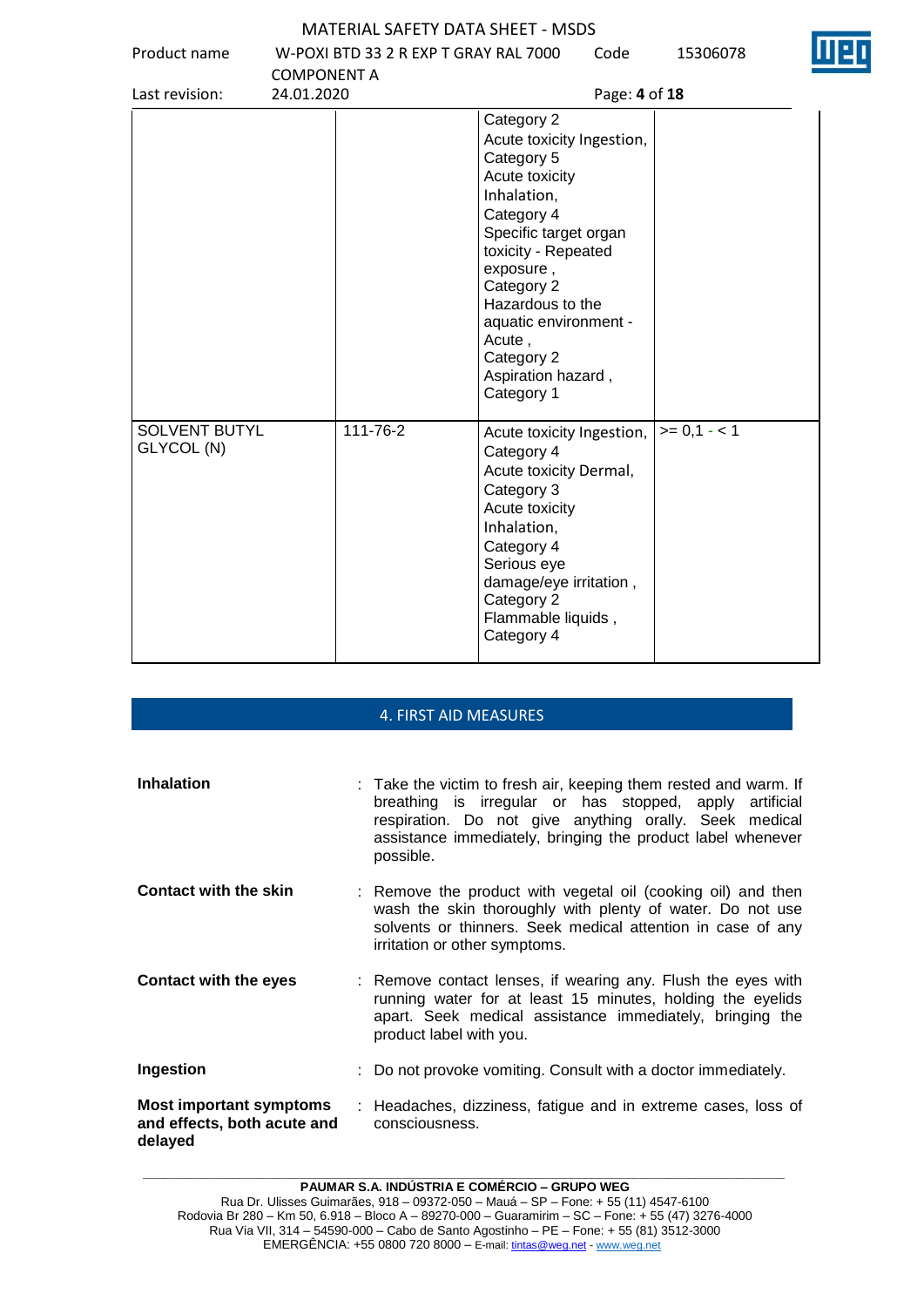| <b>MATERIAL SAFETY DATA SHEET - MSDS</b> |  |
|------------------------------------------|--|
|------------------------------------------|--|

Product name W-POXI BTD 33 2 R EXP T GRAY RAL 7000

| Product name         |                    | W-PUAI BID 33 Z K EAP I GRAY RAL 7000                                                                                                                                                                                                                                                                                                                                                                                                                                                      |               | 153UDU78 | n a s |
|----------------------|--------------------|--------------------------------------------------------------------------------------------------------------------------------------------------------------------------------------------------------------------------------------------------------------------------------------------------------------------------------------------------------------------------------------------------------------------------------------------------------------------------------------------|---------------|----------|-------|
|                      | <b>COMPONENT A</b> |                                                                                                                                                                                                                                                                                                                                                                                                                                                                                            |               |          |       |
| Last revision:       | 24.01.2020         |                                                                                                                                                                                                                                                                                                                                                                                                                                                                                            | Page: 5 of 18 |          |       |
| Notes for the doctor |                    | : Treat symptomatically. Do not induce vomiting because of risk<br>of aspiration of gastric contents into the lungs. Gastric lavage<br>is recommended when the patient ingests large quantities,<br>more than 5ml of the substance in its pure form. The toxic<br>potential of the quantity consumed must be evaluated in<br>relation to the risk of aspiration during gastric lavage.<br>Activated coal in solution could be useful. However, in some<br>cases the coal induces vomiting. |               |          |       |

Code 15306078

### 5. FIRE-FIGHTING MEASURES

| <b>Suitable extinguishing</b><br>methods          |    | : Water in mist form<br>Carbon dioxide (CO2)<br>Foam alcohol resistent<br>Dry chemical powder                                                                                                                                                                                                                                                                                                                                                                                                                                                                                                                                                                                                                               |
|---------------------------------------------------|----|-----------------------------------------------------------------------------------------------------------------------------------------------------------------------------------------------------------------------------------------------------------------------------------------------------------------------------------------------------------------------------------------------------------------------------------------------------------------------------------------------------------------------------------------------------------------------------------------------------------------------------------------------------------------------------------------------------------------------------|
| <b>Extinguishing methods not</b><br>recommended   | ÷. | Direct water jet.                                                                                                                                                                                                                                                                                                                                                                                                                                                                                                                                                                                                                                                                                                           |
| <b>Specific dangers</b>                           |    | : Flammable liquid and vapour. Dangerous when exposed to<br>heat or ignition source. Exposed packaging to the fire may<br>rupture due to the increased pressure with risk of a<br>subsequent explosion. The vapours are havier than the air<br>and spread close to the ground and it can move to the ignition<br>source and provoke fire or backspace of the flames. Avoid the<br>accumulation of vapours in depressions on the ground,<br>manholes, basement etc. The vapours and/or the particles<br>finely divided (spray) may form explosive mixtures with the air.<br>In case of burning of the product, it forms carbon and nitrogen<br>compounds. The inhalation of these subproducts may cause<br>damage to health. |
| Protective measures of the<br>fire fighting team. |    | The personnel involved in firefighting should wear self<br>contained breathing apparatus with positive pressure and full<br>protection clothes.                                                                                                                                                                                                                                                                                                                                                                                                                                                                                                                                                                             |
| <b>Specific methods</b>                           |    | : Evacuate and isolate the area. Approach from fire with wind at<br>your back. Fight the fire to a secure distance. Remove the<br>packaging of the product from the fire area if this can be made<br>with safety. Chill sideways with water in form of fog all the<br>closed packaging near the fire. Avoid that the resulting water<br>from fire fighting reaches drains or waterways. Use dikes to<br>contain this water and eliminate it according to environmental<br>regulations.                                                                                                                                                                                                                                      |

### 6. SPILL / LEAK CONTROL PROCEDURES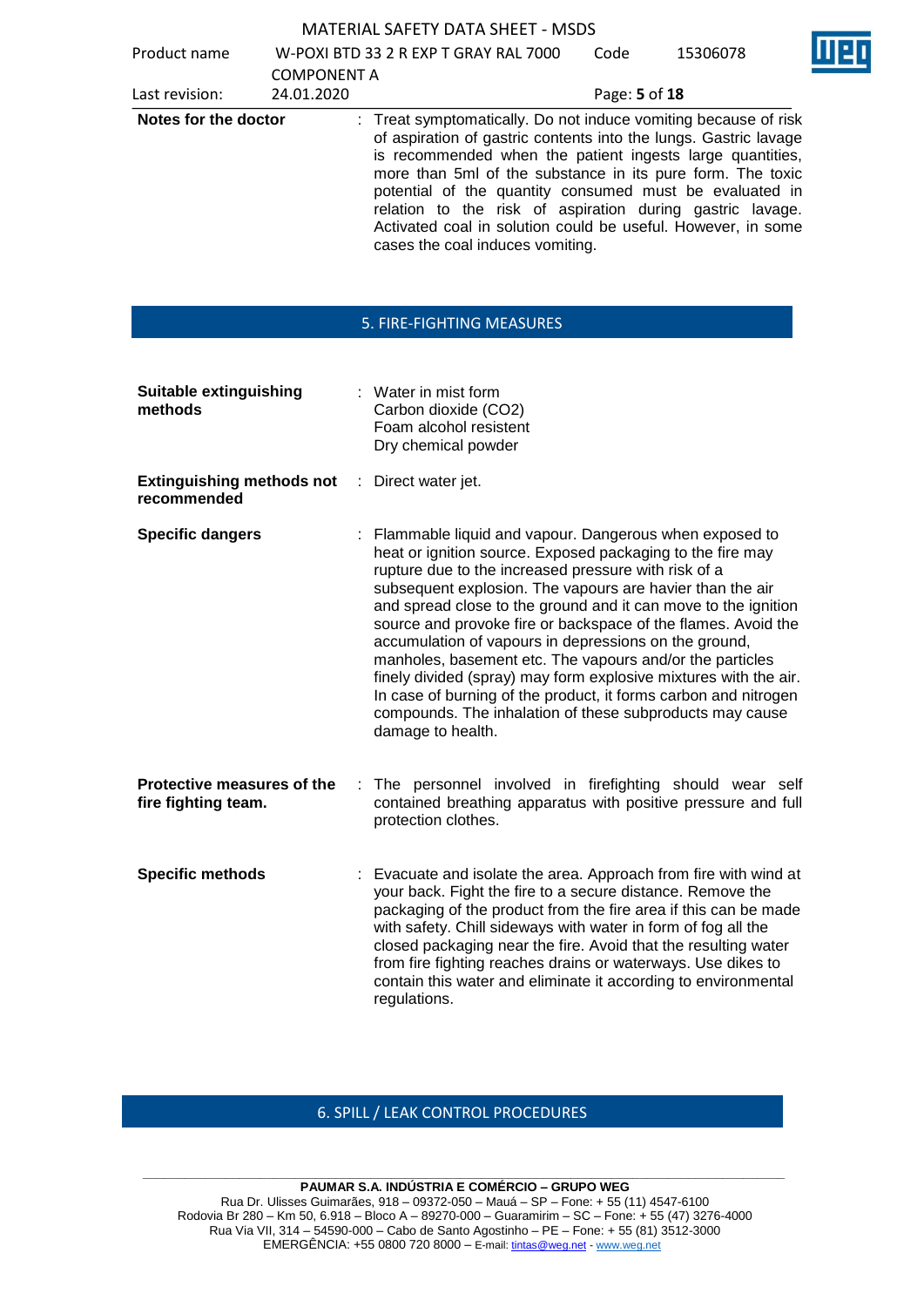|                                                         |                                  |     | MATERIAL SAFETY DATA SHEET - MSDS                                                                                                                                                                                                                                                                                                                                                                                                                                                                                                                                                                                                                                                                                                                                                    |               |                             |  |
|---------------------------------------------------------|----------------------------------|-----|--------------------------------------------------------------------------------------------------------------------------------------------------------------------------------------------------------------------------------------------------------------------------------------------------------------------------------------------------------------------------------------------------------------------------------------------------------------------------------------------------------------------------------------------------------------------------------------------------------------------------------------------------------------------------------------------------------------------------------------------------------------------------------------|---------------|-----------------------------|--|
| Product name                                            |                                  |     | W-POXI BTD 33 2 R EXP T GRAY RAL 7000                                                                                                                                                                                                                                                                                                                                                                                                                                                                                                                                                                                                                                                                                                                                                | Code          | 15306078                    |  |
| Last revision:                                          | <b>COMPONENT A</b><br>24.01.2020 |     |                                                                                                                                                                                                                                                                                                                                                                                                                                                                                                                                                                                                                                                                                                                                                                                      | Page: 6 of 18 |                             |  |
|                                                         |                                  |     | Personal precautions, protective equipment and emergency procedures                                                                                                                                                                                                                                                                                                                                                                                                                                                                                                                                                                                                                                                                                                                  |               |                             |  |
| For the emergency service<br>staff                      |                                  |     | : If specialized clothing is needed to combat the leak/spillage,<br>Section 8 should be consulted. All precautions described in<br>the following section must be followed.                                                                                                                                                                                                                                                                                                                                                                                                                                                                                                                                                                                                           |               |                             |  |
| For staff who are not part<br>of the emergency services |                                  |     | : No action should be taken that may generate danger to<br>people without adequate training and<br>qualifications. Understand the dangers of leaked/spilled<br>products. Use appropriate personal protective equipment -<br>see section 8. Evacuate surrounding areas. Isolate area and<br>keep onlookers away. Do not touch or walk through spilled<br>material. Eliminate all sources of ignition. Avoid breathing<br>vapor or mist. Provide adequate ventilation if possible. Wear<br>appropriate respiratory mask when ventilation is inadequate.In<br>accordance with characteristics of the location and/or area<br>and in relation to the amount of spilled/leaked product,<br>additional emergency measures may be taken under the<br>supervision of a trained professional. |               |                             |  |
| <b>Environmental precautions</b>                        |                                  | spi | Prevent the product or the water used in the service reaches<br>waterways,<br>channels, drains, or galleries. In case of significant spill, retain<br>lled liquid with inert material such as sand or earth. In<br>approprieate,<br>use absorbent materials such as rags, vermiculites, etc.                                                                                                                                                                                                                                                                                                                                                                                                                                                                                         |               |                             |  |
| Methods and materials for containment and cleaning      |                                  |     |                                                                                                                                                                                                                                                                                                                                                                                                                                                                                                                                                                                                                                                                                                                                                                                      |               |                             |  |
| Large spills / leaks                                    |                                  |     | : Understand<br>the<br>dangers<br>Approaching the site with the wind from behind. Stop leak if<br>this can be done safely. Confine the spill in a dike away from<br>the leak point for later disposal. Remove local packaging from<br>the spills site. Preferably use anti sparkling tools to collect the<br>product. All equipment used when handling the product must<br>be electrically grounded. Soak up with an inert dry material<br>(sand, vermiculite) placing the same in a suitable container for<br>later disposal - see chapter 13.                                                                                                                                                                                                                                      | οf            | leaked/spilled<br>products. |  |
| <b>Small spills / leaks</b>                             |                                  |     | Stop the leak if this can be done safely. Cover up spillage in a<br>tarp to prevent the spread by wind or rain. Use antifaiscantes<br>tools and explosion-proof equipment properly grounded to<br>collect the product. Place the material collected in dry, clean<br>and properly identified containers. Cap the container loosened<br>so removing them from the spill site. Avoid formation of dust.<br>Remove the packaging from the spill site. If there is product<br>disposal need refer to chapter 13                                                                                                                                                                                                                                                                          |               |                             |  |
|                                                         |                                  |     | Contain and collect the material of the leak with absorbent<br>materials and non-combustible, such as sand, earth,<br>vermiculite, calcined diatomite, etc. in a waste container in<br>accordance with local regulations.                                                                                                                                                                                                                                                                                                                                                                                                                                                                                                                                                            |               |                             |  |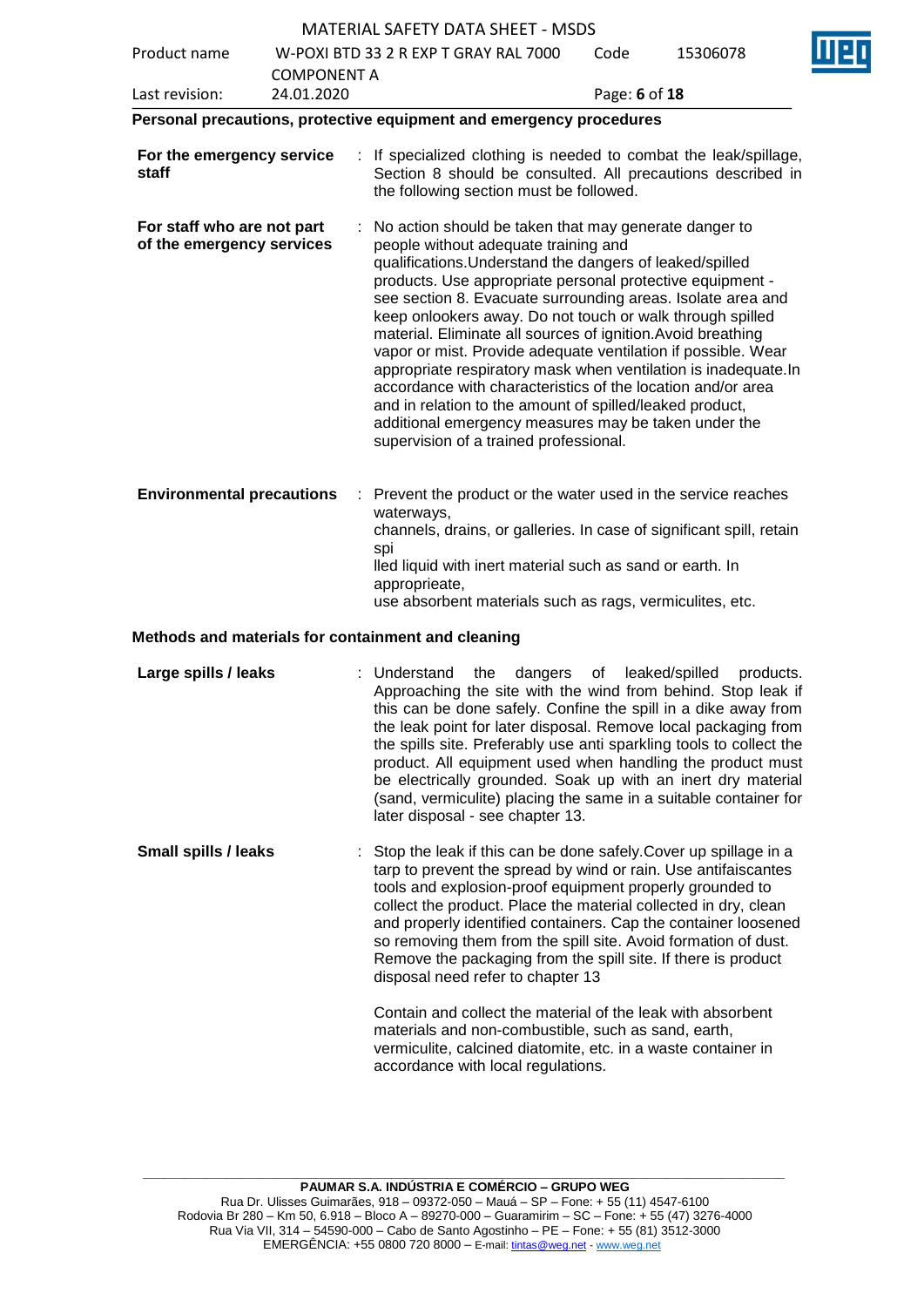

|                                           |                    | <b>MATERIAL SAFETY DATA SHEET - MSDS</b>                                                                                                                                                                                                                                                                                                                                                                                                                                                                                                                                                                                                                                                                                                                                                                                                                                                                                                                                                                                                                                                                                                                                                                                                                                                                                                                                                                                                                                                                                                                                                                                       |               |          |  |  |
|-------------------------------------------|--------------------|--------------------------------------------------------------------------------------------------------------------------------------------------------------------------------------------------------------------------------------------------------------------------------------------------------------------------------------------------------------------------------------------------------------------------------------------------------------------------------------------------------------------------------------------------------------------------------------------------------------------------------------------------------------------------------------------------------------------------------------------------------------------------------------------------------------------------------------------------------------------------------------------------------------------------------------------------------------------------------------------------------------------------------------------------------------------------------------------------------------------------------------------------------------------------------------------------------------------------------------------------------------------------------------------------------------------------------------------------------------------------------------------------------------------------------------------------------------------------------------------------------------------------------------------------------------------------------------------------------------------------------|---------------|----------|--|--|
| Product name                              | <b>COMPONENT A</b> | W-POXI BTD 33 2 R EXP T GRAY RAL 7000                                                                                                                                                                                                                                                                                                                                                                                                                                                                                                                                                                                                                                                                                                                                                                                                                                                                                                                                                                                                                                                                                                                                                                                                                                                                                                                                                                                                                                                                                                                                                                                          | Code          | 15306078 |  |  |
| Last revision:                            | 24.01.2020         |                                                                                                                                                                                                                                                                                                                                                                                                                                                                                                                                                                                                                                                                                                                                                                                                                                                                                                                                                                                                                                                                                                                                                                                                                                                                                                                                                                                                                                                                                                                                                                                                                                | Page: 7 of 18 |          |  |  |
|                                           |                    | 7. HANDLING AND STORAGE                                                                                                                                                                                                                                                                                                                                                                                                                                                                                                                                                                                                                                                                                                                                                                                                                                                                                                                                                                                                                                                                                                                                                                                                                                                                                                                                                                                                                                                                                                                                                                                                        |               |          |  |  |
|                                           |                    |                                                                                                                                                                                                                                                                                                                                                                                                                                                                                                                                                                                                                                                                                                                                                                                                                                                                                                                                                                                                                                                                                                                                                                                                                                                                                                                                                                                                                                                                                                                                                                                                                                |               |          |  |  |
| <b>Precautions for safe handling</b>      |                    |                                                                                                                                                                                                                                                                                                                                                                                                                                                                                                                                                                                                                                                                                                                                                                                                                                                                                                                                                                                                                                                                                                                                                                                                                                                                                                                                                                                                                                                                                                                                                                                                                                |               |          |  |  |
| <b>Instructions for safe</b><br>treatment |                    | Use individual protective equipment. Emergency showers and<br>eye wash basins must be installed in locations of use and<br>storage.                                                                                                                                                                                                                                                                                                                                                                                                                                                                                                                                                                                                                                                                                                                                                                                                                                                                                                                                                                                                                                                                                                                                                                                                                                                                                                                                                                                                                                                                                            |               |          |  |  |
| <b>Precautions for safe</b><br>handling   |                    | Use appropriate personal protective equipment - see section<br>8; The product handling should occur in places with good<br>natural ventilation or with the presence of local exhaust<br>ventilation; The electrical installations must comply with the<br>International Electrical Commission Standards (IEC), ABNT<br>Standards (Brazilian Association of Technical Standards),<br>taking into account the results of the classification area study<br>for the local and/or product instalation.<br>Use anti-sparking tools when handling the product; In transfer<br>operations, metal containers must be used and all containers<br>must be properly grounded to avoid sparkling by the<br>accumulation of static energy; Handle and use away from hot<br>surfaces, sparks, open flames, and other sources of ignition.<br>Do not smoke; Do not ingest. Avoid inhalation of vapors or<br>smoke as well as avoid contact with eyes, skin and clothing;<br>Eating and drinking should be prohibited in the area where the<br>material is handled, stored and processed. Workers should<br>wash their hands before eating, drinking and smoking.<br>Remove contaminated clothing and protective equipment<br>before entering food areas; After use keep the product in its<br>original packaging, sealed; Empty containers may be<br>hazardous and should be disposed of properly. Do not reuse<br>the packaging; Emergency showers and eye washer should be<br>installed in the use and storage places.<br>Do not handle the product until you have read and understood<br>all safety precautions contained in this document. |               |          |  |  |
| <b>Fire protection</b>                    |                    | : Only use in well-ventilated locations, to prevent accumulation<br>of vapors in explosive concentrations.All conductive elements<br>of the system, in contact with the product, must be electrically<br>grounded Keep away from heat and sources of ignition. Tools<br>that do not produce sparks should be used. Do not smoke.                                                                                                                                                                                                                                                                                                                                                                                                                                                                                                                                                                                                                                                                                                                                                                                                                                                                                                                                                                                                                                                                                                                                                                                                                                                                                               |               |          |  |  |
| <b>Storage conditions</b>                 |                    |                                                                                                                                                                                                                                                                                                                                                                                                                                                                                                                                                                                                                                                                                                                                                                                                                                                                                                                                                                                                                                                                                                                                                                                                                                                                                                                                                                                                                                                                                                                                                                                                                                |               |          |  |  |
| Substances to be avoid                    |                    | : Keep away from oxidising agents, strong acid solutions and<br>strong alkaline solutions.                                                                                                                                                                                                                                                                                                                                                                                                                                                                                                                                                                                                                                                                                                                                                                                                                                                                                                                                                                                                                                                                                                                                                                                                                                                                                                                                                                                                                                                                                                                                     |               |          |  |  |
| <b>Storage conditions</b>                 |                    | : The electrical installation must comply with NEC(National<br>Electrical Code) or IEC (International Electrical Commission)<br>standards and/or those of the ABNT (Brazilian Association of<br>Technical Standards). The floor of the storage area must be<br>impermeable, non-combustible and must have ditches that                                                                                                                                                                                                                                                                                                                                                                                                                                                                                                                                                                                                                                                                                                                                                                                                                                                                                                                                                                                                                                                                                                                                                                                                                                                                                                         |               |          |  |  |

of leakage.

allow run off into the containment reservoir. Storage tanks must be surrounded by embankments and have drains in case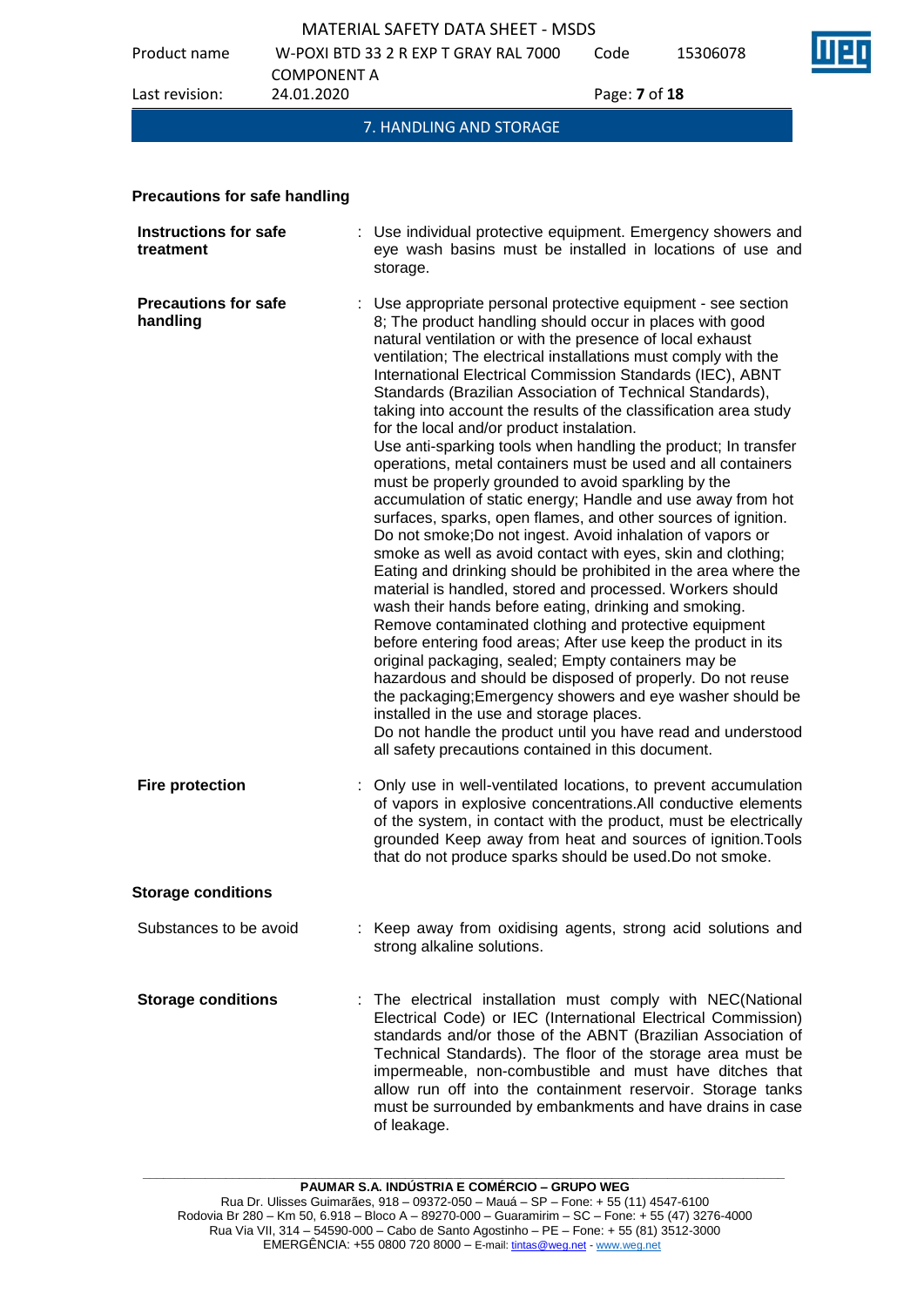| Product name                              |                                  | W-POXLBTD 33 2 R EXP T GRAY RAL 7000 | Code                                                                                                                                                                | 15306078      |  |  |
|-------------------------------------------|----------------------------------|--------------------------------------|---------------------------------------------------------------------------------------------------------------------------------------------------------------------|---------------|--|--|
| Last revision:                            | <b>COMPONENT A</b><br>24.01.2020 |                                      |                                                                                                                                                                     | Page: 8 of 18 |  |  |
| Appropriate storage<br>conditions         |                                  |                                      | : Store the material in covered, dry, well ventilated and<br>identified areasKeep out of direct sunlight. Store in a closed<br>container.                           |               |  |  |
| Inappropriate storage<br>conditions       |                                  |                                      | : Exposed to elevated temperatures, sun and rain. Close to<br>oxidizing agents. Close to food. Close to sources of heat and<br>ignition.                            |               |  |  |
| <b>Materials to avoid</b>                 |                                  |                                      | : Do not store with explosive materials, flammableand/or toxic<br>gases, oxidizing, corrosive substances, or materials that may<br>generate spontaneous combustion. |               |  |  |
| Secure packaging materials                |                                  |                                      |                                                                                                                                                                     |               |  |  |
| <b>Recommended packaging</b><br>materials |                                  |                                      | Amber type glass.<br>Metal packaging                                                                                                                                |               |  |  |
| Packaging materials to be<br>avoided      |                                  |                                      | : Certain plastic materials                                                                                                                                         |               |  |  |

### 8. EXPOSURE CONTROL – PERSONAL PROTECTION

The information in this chapter contain general guidelines. Chapter 1 should be consulted for any information on the recommended use of this product in different scenarios of exposure.

| <b>Engineering control</b><br>measures | Preferably use the product in adequate application cabin.<br>In case it is not possible, provide exhaustion/ventilation<br>enough to keep the concentration of the agents indicated |
|----------------------------------------|-------------------------------------------------------------------------------------------------------------------------------------------------------------------------------------|
|                                        | in this section under the limits of tolerance (L.T.),                                                                                                                               |
|                                        | otherwise, use adequate respiratory protection equipment.                                                                                                                           |
|                                        | The engineering controls should keep the concentrations                                                                                                                             |
|                                        | of gas/vapour under the limit of LEL - Lower Explosive                                                                                                                              |
|                                        | Limit (see section 9). Use equipment explosion proof.                                                                                                                               |

### **Control parameters**

### **Occupational Exposure Limits**

| Name                    | <b>CAS No.</b> | <b>TLV/TWA</b>                 | <b>TLV/STEL</b> | <b>TLV/TETO</b> | <b>Source</b> |
|-------------------------|----------------|--------------------------------|-----------------|-----------------|---------------|
| SOLVENT XYLENE (S)      | 1330-20-7      | 78 ppm340<br>$mg/m3100$ ppm    | $150$ ppm       |                 | NR15ACGIH     |
| <b>PHENOL</b>           | 68512-30-1     |                                |                 |                 | <b>ACGIH</b>  |
| <b>METHYLSTYRENATED</b> |                |                                |                 |                 |               |
| <b>EPOXI RESIN</b>      | 25068-38-6     |                                |                 |                 |               |
| ETHYL BENZENE           | $100 - 41 - 4$ | 78 ppm340<br>mg/m <sup>3</sup> |                 |                 | <b>NR15</b>   |
| <b>SOLVENT BUTYL</b>    | 111-76-2       | 50 ppm                         |                 |                 | <b>ACGIH</b>  |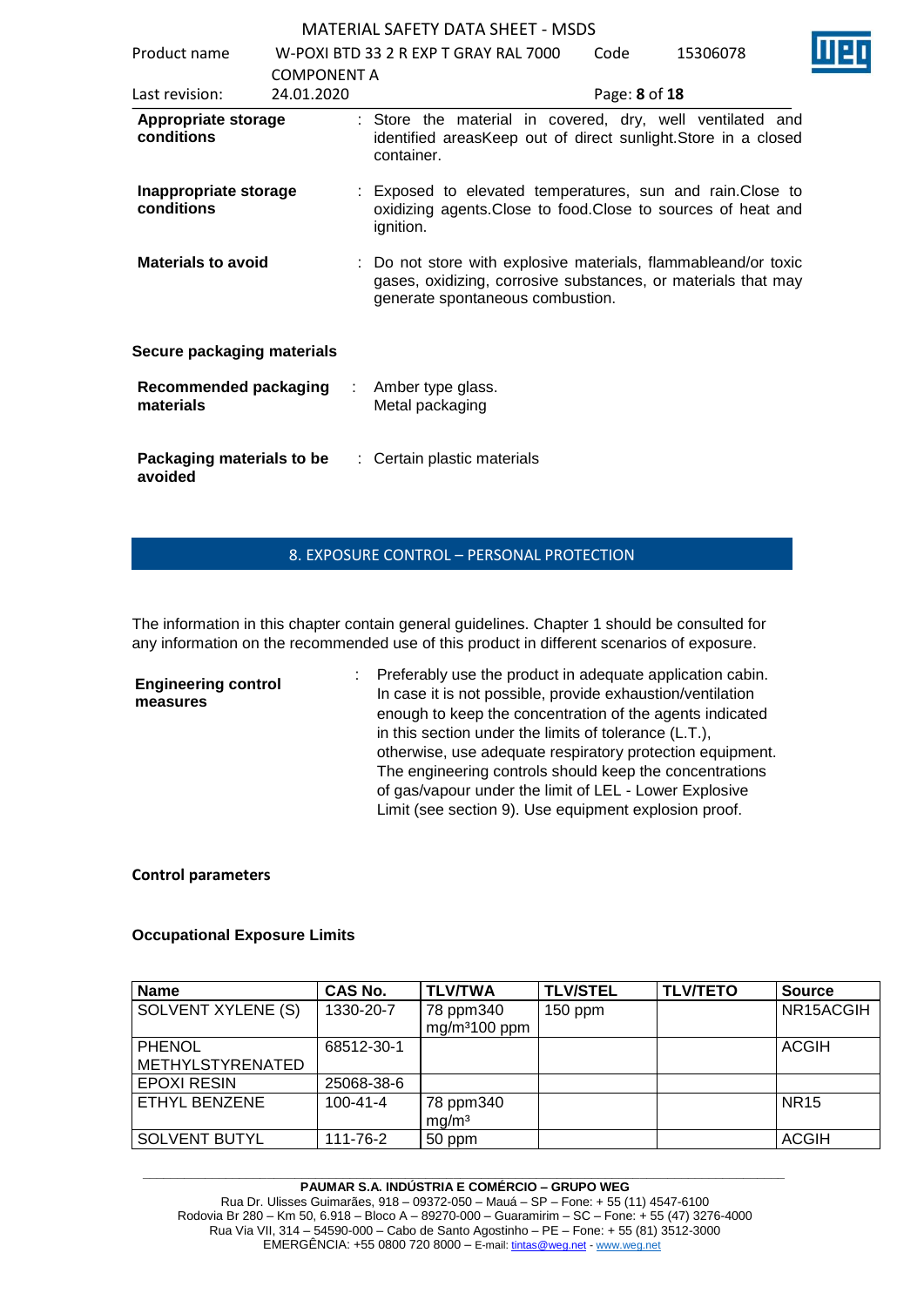| <b>MATERIAL SAFETY DATA SHEET - MSDS</b> |                                       |               |          |        |  |  |  |  |  |  |
|------------------------------------------|---------------------------------------|---------------|----------|--------|--|--|--|--|--|--|
| Product name                             | W-POXI BTD 33 2 R EXP T GRAY RAL 7000 | Code          | 15306078 | in e F |  |  |  |  |  |  |
|                                          | <b>COMPONENT A</b>                    |               |          |        |  |  |  |  |  |  |
| Last revision:                           | 24.01.2020                            | Page: 9 of 18 |          |        |  |  |  |  |  |  |
| GLYCOL (N)                               |                                       |               |          |        |  |  |  |  |  |  |
|                                          | $\ast$                                |               |          |        |  |  |  |  |  |  |

\*PPM - parts of vapour or gas per million of parts of contaminated air

\*\*MG/m<sup>3</sup> - miligrams per cubic meter of air.

### **Personal protective equipment required**

| <b>Respiratory protection</b>   | In case of the concentrations are above the indicated<br>tolerance limits, the use of appropriated mask is<br>necessary for this goal (half-face mask or full face mask<br>with filter to organic vapors and acid gases).          |
|---------------------------------|------------------------------------------------------------------------------------------------------------------------------------------------------------------------------------------------------------------------------------|
| Eye protection                  | : Use hermetic goggles to protect against liquid splashes.                                                                                                                                                                         |
| <b>Body and skin protection</b> | : It is recommended the use of apron barber type to<br>protecting upper limbs, trunk and lower limbs in case of<br>splash. In case of risk of static electricity generation the<br>cloth should be antistatic, includin the apron. |

### 9. PHYSICAL AND CHEMICAL PROPERTIES

| Form                                     |   | Liquid                          |
|------------------------------------------|---|---------------------------------|
| <b>State of matter</b>                   |   | Liquid                          |
| Color                                    |   | Gray                            |
| Odour                                    |   | <b>Distinctive</b>              |
| <b>Odour limit</b>                       |   | Not applicable                  |
| рH                                       |   | Not applicable                  |
| <b>Melting point</b>                     |   | Data not available.             |
| <b>Boiling point</b>                     |   | Data not available.             |
| <b>Flash Point (Open cup)</b>            |   | 28 °C                           |
| <b>Evaporation rate</b>                  |   | Data not available.             |
| <b>Inflammation point</b>                |   | Method: Data not available.     |
| <b>Upper explosive limit</b>             |   | Data not available.             |
| Lower explosive limit                    |   | Data not available.             |
| Vapor pressure                           |   | Data not available.             |
| <b>Density</b>                           |   | $1,35 - 1,55$ g/cm <sup>3</sup> |
| Solubility(ies)                          |   | Water-insoluble                 |
| N-octano /water partition<br>coefficient | ÷ | Data not available.             |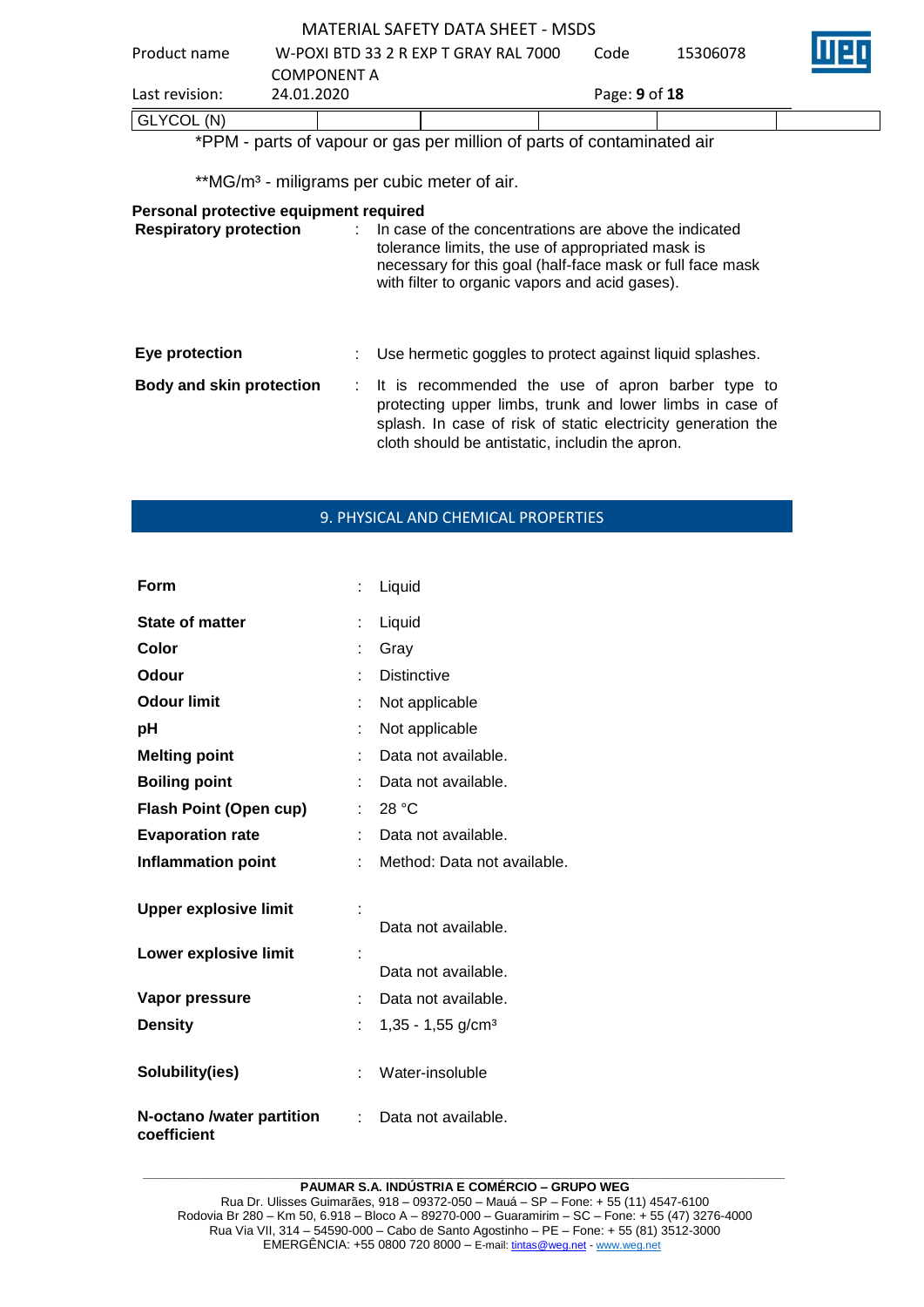| Product name               |                    | W-POXI BTD 33 2 R EXP T GRAY RAL 7000 | Code           | 15306078 |  |
|----------------------------|--------------------|---------------------------------------|----------------|----------|--|
|                            | <b>COMPONENT A</b> |                                       |                |          |  |
| Last revision:             | 24.01.2020         |                                       | Page: 10 of 18 |          |  |
| <b>Auto flammability</b>   |                    | Data not available.                   |                |          |  |
| Cinematic viscosity (25°C) |                    | $: 130 - 140 \text{ UK} (A+B)$        |                |          |  |
| Vapor density              |                    | Data not available.                   |                |          |  |
|                            |                    |                                       |                |          |  |

**Decomposition temperature** :

| <b>10. STABILITY AND REACTIVITY</b> |
|-------------------------------------|
|-------------------------------------|

| <b>Reactivity</b>                              |                  | : Presents no reactivity at room temperature and under normal<br>conditions of use.                                                                                                                       |  |  |  |
|------------------------------------------------|------------------|-----------------------------------------------------------------------------------------------------------------------------------------------------------------------------------------------------------|--|--|--|
| <b>Chemical stability</b>                      |                  | : Stable at room temperature and under normal conditions of<br>use. Unstable at temperatures above the flash point.                                                                                       |  |  |  |
| <b>Possibility of dangerous</b><br>reactions   |                  | : Presents no reactivity at room temperature and under normal<br>conditions of use.<br>None when the product is stored, applied and processed<br>correctly.                                               |  |  |  |
| Need to add additives and<br><i>inhibitors</i> | $\mathbb{Z}^n$ . | Not necessary.                                                                                                                                                                                            |  |  |  |
| <b>Conditions to avoid</b>                     |                  | : Extreme heat and open flame.                                                                                                                                                                            |  |  |  |
| Incompatible materials                         |                  | Do not store with explosive materials, flammableand/or toxic<br>gases, oxidizing, corrosive substances, or materials that may<br>generate spontaneous combustion.<br>Plastic materials soluble in Xylene. |  |  |  |
| Dangerous products of<br>decomposition         |                  | : Produces noxious gases such as carbon monoxide (CO),<br>carbon dioxide (CO2) and nitrogen oxides (NOx).                                                                                                 |  |  |  |

11. TOXICOLOGICAL INFORMATION

| <b>Components</b><br><b>SOLVENT XYLENE (S)</b> |                                               |                         |
|------------------------------------------------|-----------------------------------------------|-------------------------|
| Acute toxicity by oral<br>use                  | : Test species<br>DL50<br>Observations        | Rat<br>4.300 mg/kg      |
| Acute toxicity by<br>inhalation                | : Test species<br><b>DL50</b><br>Observations | Rat<br>21,7 mg/l4 h     |
| <b>Acute toxicity by</b><br>cutaneous use      | : Test species<br>DL50                        | Rabbit<br>> 1.700 mg/kg |

#### **\_\_\_\_\_\_\_\_\_\_\_\_\_\_\_\_\_\_\_\_\_\_\_\_\_\_\_\_\_\_\_\_\_\_\_\_\_\_\_\_\_\_\_\_\_\_\_\_\_\_\_\_\_\_\_\_\_\_\_\_\_\_\_\_\_\_\_\_\_\_\_\_\_\_\_\_\_\_\_\_\_\_\_\_\_\_\_\_\_\_\_\_\_ PAUMAR S.A. INDÚSTRIA E COMÉRCIO – GRUPO WEG**

Rua Dr. Ulisses Guimarães, 918 – 09372-050 – Mauá – SP – Fone: + 55 (11) 4547-6100 Rodovia Br 280 – Km 50, 6.918 – Bloco A – 89270-000 – Guaramirim – SC – Fone: + 55 (47) 3276-4000 Rua Via VII, 314 – 54590-000 – Cabo de Santo Agostinho – PE – Fone: + 55 (81) 3512-3000 EMERGËNCIA: +55 0800 720 8000 – E-mail[: tintas@weg.net](mailto:tintas@weg.net) - [www.weg.net](http://www.weg.net/)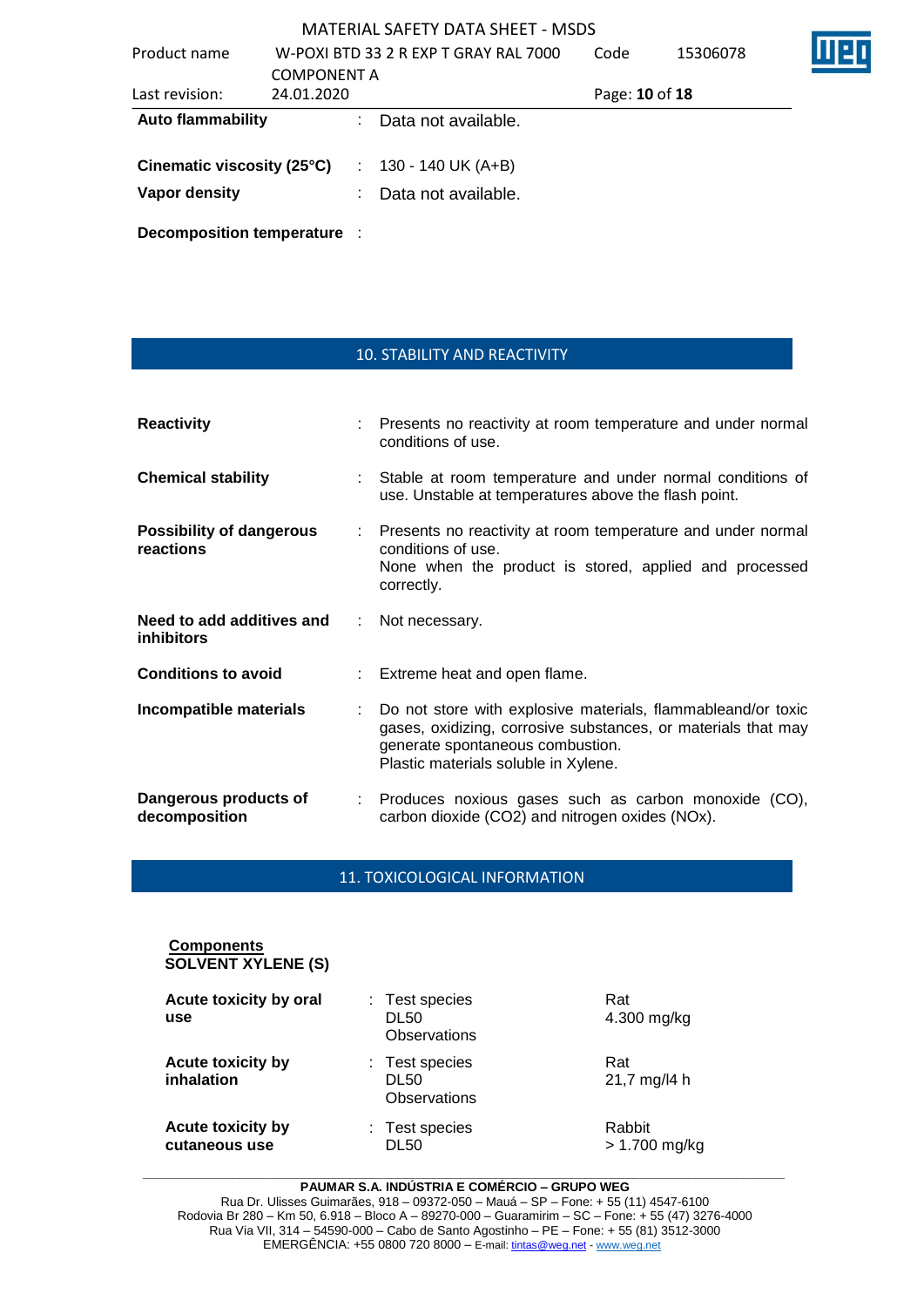| Product name                             |                                                   |                    | W-POXI BTD 33 2 R EXP T GRAY RAL 7000                                   | Code           | 15306078            |
|------------------------------------------|---------------------------------------------------|--------------------|-------------------------------------------------------------------------|----------------|---------------------|
| Last revision:                           | 24.01.2020                                        | <b>COMPONENT A</b> |                                                                         |                |                     |
|                                          |                                                   |                    | Observations                                                            | Page: 11 of 18 | Data not available. |
| methods of<br>administration)            | <b>Acute toxicity (other</b>                      |                    | : Test species<br><b>DL50</b><br><b>LC50</b><br>Non-standard unit value |                | Data not available. |
| skin                                     | <b>Corrosion/irritation of</b>                    |                    | : Category 2                                                            |                |                     |
| irritation                               | Serious eye damage/eye                            |                    | : Data not available.                                                   |                |                     |
| sensitivity                              | <b>Respiratory or dermal</b>                      |                    | : Category 1                                                            |                |                     |
| <b>Mutageneses</b>                       |                                                   |                    | : Data not available.                                                   |                |                     |
| Carcinogenicity                          |                                                   |                    | : Data not available.                                                   |                |                     |
| <b>Toxic effects for</b><br>reproduction |                                                   |                    | : Category 1C                                                           |                |                     |
| exposure                                 | Specific target organ<br>toxicity (STOT) - single |                    | : Data not available.                                                   |                |                     |
| exposure                                 | Specific target organ<br>toxicity (STOT) - repeat |                    | : Data not available.                                                   |                |                     |
|                                          | Aspiration hazard                                 |                    | : Data not available.                                                   |                |                     |
|                                          | PHENOL METHYLSTYRENATED                           |                    |                                                                         |                |                     |
| use                                      | Acute toxicity by oral                            |                    | Test species<br><b>DL50</b><br>Observations                             |                | $> 2.000$ mg/kg     |
| inhalation                               | Acute toxicity by                                 |                    | : Test species<br><b>DL50</b><br><b>Observations</b>                    | 5 mg/l4 h      |                     |
| cutaneous use                            | <b>Acute toxicity by</b>                          |                    | : Test species<br><b>DL50</b><br>Observations                           |                | > 2.000 mg/kg       |
| methods of<br>administration)            | <b>Acute toxicity (other</b>                      |                    | : Test species<br><b>DL50</b><br><b>LC50</b><br>Non-standard unit value |                | Data not available. |
| skin                                     | <b>Corrosion/irritation of</b>                    |                    | : Data not available.                                                   |                |                     |
| irritation                               | Serious eye damage/eye                            |                    | : Data not available.                                                   |                |                     |
|                                          | <b>Respiratory or dermal</b>                      |                    | Data not available.                                                     |                |                     |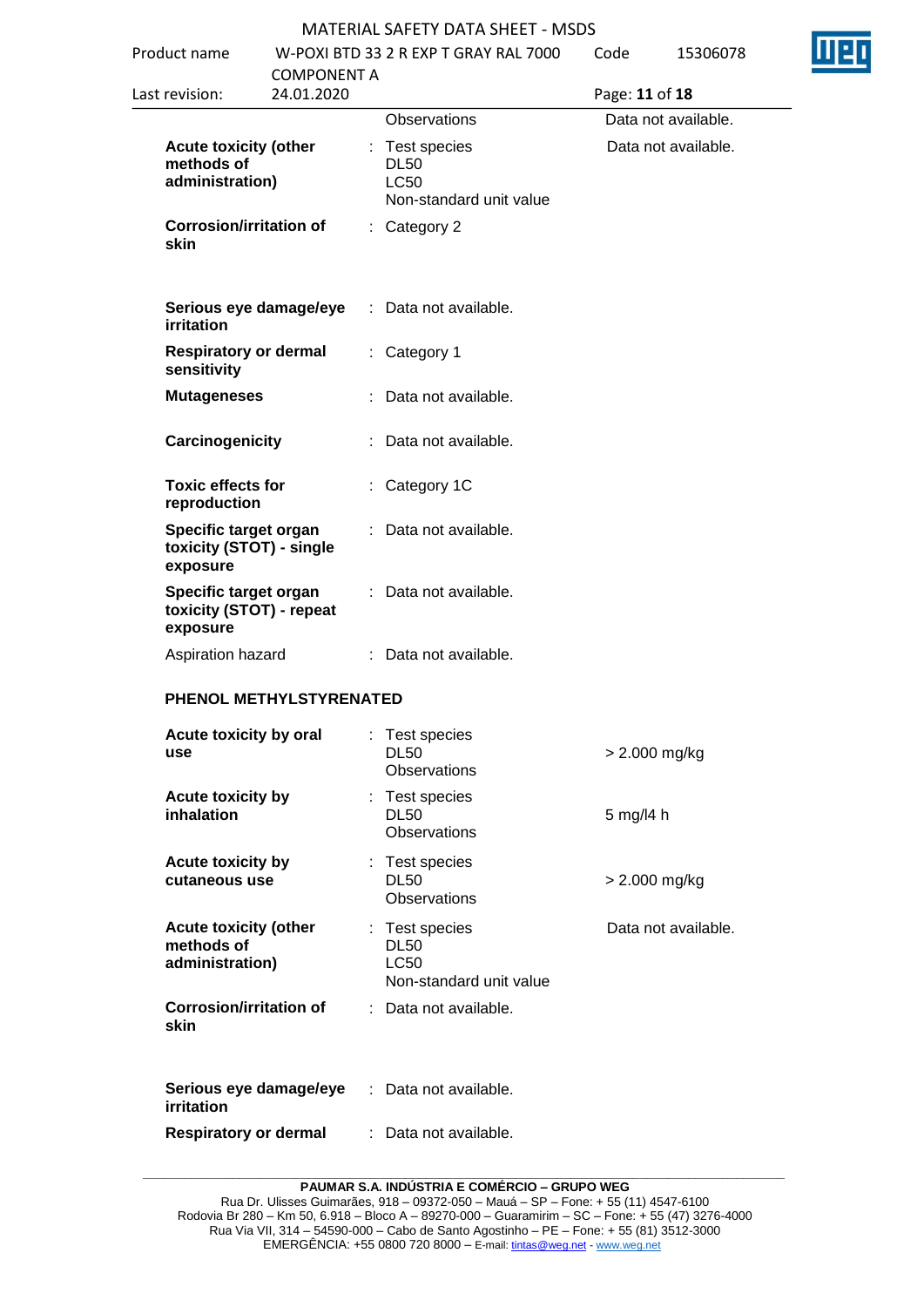| Product name |                                                                                                                                | <b>COMPONENT A</b> | W-POXI BTD 33 2 R EXP T GRAY RAL 7000 |                                                                         |                | 15306078            |  |
|--------------|--------------------------------------------------------------------------------------------------------------------------------|--------------------|---------------------------------------|-------------------------------------------------------------------------|----------------|---------------------|--|
|              | Last revision:                                                                                                                 | 24.01.2020         |                                       |                                                                         | Page: 12 of 18 |                     |  |
|              | sensitivity                                                                                                                    |                    |                                       |                                                                         |                |                     |  |
|              | <b>Mutageneses</b>                                                                                                             |                    |                                       | : Data not available.                                                   |                |                     |  |
|              | Carcinogenicity                                                                                                                |                    | ÷.                                    | Data not available.                                                     |                |                     |  |
|              | <b>Toxic effects for</b><br>reproduction                                                                                       |                    |                                       | : Data not available.                                                   |                |                     |  |
|              | Specific target organ<br>toxicity (STOT) - single<br>exposure<br>Specific target organ<br>toxicity (STOT) - repeat<br>exposure |                    | ÷.                                    | Data not available.                                                     |                |                     |  |
|              |                                                                                                                                |                    | ÷.                                    | Data not available.                                                     |                |                     |  |
|              | Aspiration hazard                                                                                                              |                    |                                       | : Data not available.                                                   |                |                     |  |
|              | <b>EPOXI RESIN</b>                                                                                                             |                    |                                       |                                                                         |                |                     |  |
|              | Acute toxicity by oral<br>use                                                                                                  |                    |                                       | : Test species<br><b>DL50</b><br>Observations                           | Rat            | 11.400 mg/kg        |  |
|              | Acute toxicity by<br>inhalation                                                                                                |                    |                                       | : Test species<br><b>DL50</b><br>Observations                           | Rat            | Data not available. |  |
|              | Acute toxicity by<br>cutaneous use                                                                                             |                    |                                       | : Test species<br><b>DL50</b><br><b>Observations</b>                    | Rabbit         | 22.800 mg/kg        |  |
|              | <b>Acute toxicity (other</b><br>methods of<br>administration)                                                                  |                    |                                       | : Test species<br><b>DL50</b><br><b>LC50</b><br>Non-standard unit value |                | Data not available. |  |
|              | <b>Corrosion/irritation of</b><br>skin                                                                                         |                    | ÷.                                    | Category 2                                                              |                |                     |  |
|              | Serious eye damage/eye<br>irritation                                                                                           |                    | ÷.                                    | Category 2A                                                             |                |                     |  |
|              | <b>Respiratory or dermal</b><br>sensitivity                                                                                    |                    | ÷.                                    | Category 1                                                              |                |                     |  |
|              | <b>Mutageneses</b>                                                                                                             |                    |                                       | Data not available.                                                     |                |                     |  |
|              | Carcinogenicity                                                                                                                |                    | ÷.                                    | Data not available.                                                     |                |                     |  |
|              | <b>Toxic effects for</b><br>reproduction                                                                                       |                    |                                       | : Data not available.                                                   |                |                     |  |
|              | Specific target organ<br>toxicity (STOT) - single<br>exposure                                                                  |                    | ÷.                                    | Data not available.                                                     |                |                     |  |
|              | Specific target organ<br>toxicity (STOT) - repeat                                                                              |                    |                                       | Data not available.                                                     |                |                     |  |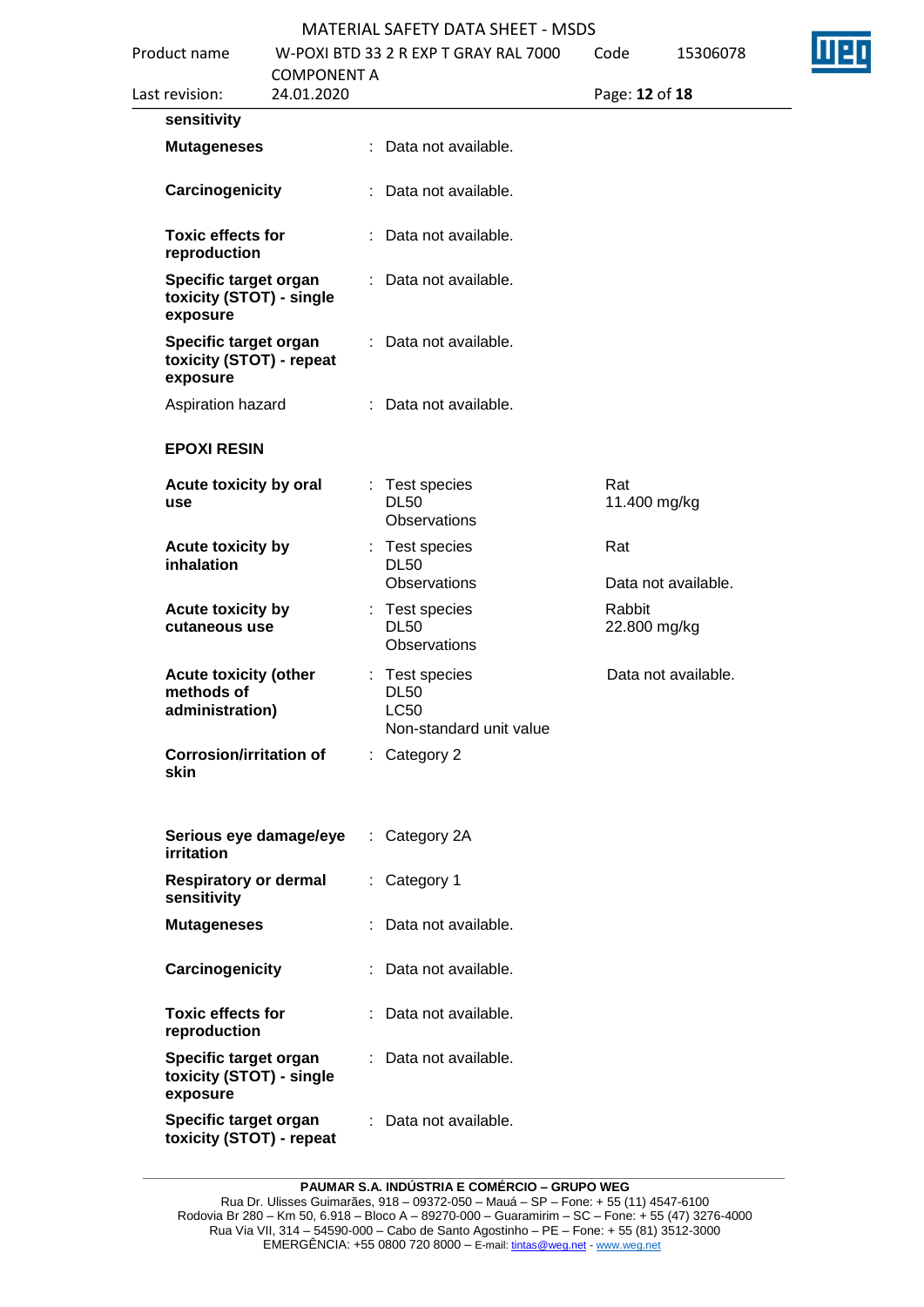| Product name |                                                               | <b>COMPONENT A</b> | W-POXI BTD 33 2 R EXP T GRAY RAL 7000 | Code                                                                    |                                                                                                                         | 15306078               |                     |  |
|--------------|---------------------------------------------------------------|--------------------|---------------------------------------|-------------------------------------------------------------------------|-------------------------------------------------------------------------------------------------------------------------|------------------------|---------------------|--|
|              | Last revision:                                                | 24.01.2020         |                                       |                                                                         |                                                                                                                         | Page: 13 of 18         |                     |  |
|              | exposure                                                      |                    |                                       |                                                                         |                                                                                                                         |                        |                     |  |
|              | Aspiration hazard                                             |                    |                                       | : Data not available.                                                   |                                                                                                                         |                        |                     |  |
|              | <b>ETHYL BENZENE</b>                                          |                    |                                       |                                                                         |                                                                                                                         |                        |                     |  |
|              | Acute toxicity by oral<br>use                                 |                    |                                       | : Test species<br><b>DL50</b><br>Observations                           |                                                                                                                         | Rat<br>3.500 mg/kg     |                     |  |
|              | Acute toxicity by<br>inhalation                               |                    |                                       | : Test species<br><b>DL50</b><br>Observations                           |                                                                                                                         | Rat<br>17,2 mg/l4 h    |                     |  |
|              | Acute toxicity by<br>cutaneous use                            |                    |                                       | : Test species<br><b>DL50</b><br><b>Observations</b>                    |                                                                                                                         | Rabbit<br>15.400 mg/kg |                     |  |
|              | <b>Acute toxicity (other</b><br>methods of<br>administration) |                    |                                       | : Test species<br><b>DL50</b><br><b>LC50</b><br>Non-standard unit value |                                                                                                                         |                        | Data not available. |  |
|              | <b>Corrosion/irritation of</b><br>skin                        |                    |                                       | : Data not available.                                                   |                                                                                                                         |                        |                     |  |
|              | Serious eye damage/eye<br>irritation                          |                    | ÷.                                    | Data not available.                                                     |                                                                                                                         |                        |                     |  |
|              | <b>Respiratory or dermal</b><br>sensitivity                   |                    |                                       | Data not available.                                                     |                                                                                                                         |                        |                     |  |
|              | <b>Mutageneses</b>                                            |                    |                                       | Data not available.                                                     |                                                                                                                         |                        |                     |  |
|              | Carcinogenicity                                               |                    |                                       | : Data not available.                                                   | : Substance based on evidence from studies in experimental<br>animals can probably present a potential to be harmful to |                        |                     |  |
|              | <b>Toxic effects for</b><br>reproduction                      |                    |                                       | : Data not available.                                                   |                                                                                                                         |                        |                     |  |
|              | Specific target organ<br>toxicity (STOT) - single<br>exposure |                    |                                       | : Data not available.                                                   |                                                                                                                         |                        |                     |  |
|              | Specific target organ<br>toxicity (STOT) - repeat<br>exposure |                    |                                       | human health on repeated exposure                                       |                                                                                                                         |                        |                     |  |
|              | Aspiration hazard                                             |                    |                                       | : Data not available.                                                   |                                                                                                                         |                        |                     |  |
|              | <b>SOLVENT BUTYL GLYCOL (N)</b>                               |                    |                                       |                                                                         |                                                                                                                         |                        |                     |  |
|              | Acute toxicity by oral<br>use                                 |                    |                                       | : Test species<br><b>DL50</b><br>Observations                           |                                                                                                                         | Rat<br>470 mg/kg       |                     |  |
|              | Acute toxicity by<br>inhalation                               |                    |                                       | : Test species<br><b>DL50</b><br><b>Observations</b>                    |                                                                                                                         | Rat<br>2,17 mg/l       |                     |  |

**\_\_\_\_\_\_\_\_\_\_\_\_\_\_\_\_\_\_\_\_\_\_\_\_\_\_\_\_\_\_\_\_\_\_\_\_\_\_\_\_\_\_\_\_\_\_\_\_\_\_\_\_\_\_\_\_\_\_\_\_\_\_\_\_\_\_\_\_\_\_\_\_\_\_\_\_\_\_\_\_\_\_\_\_\_\_\_\_\_\_\_\_\_**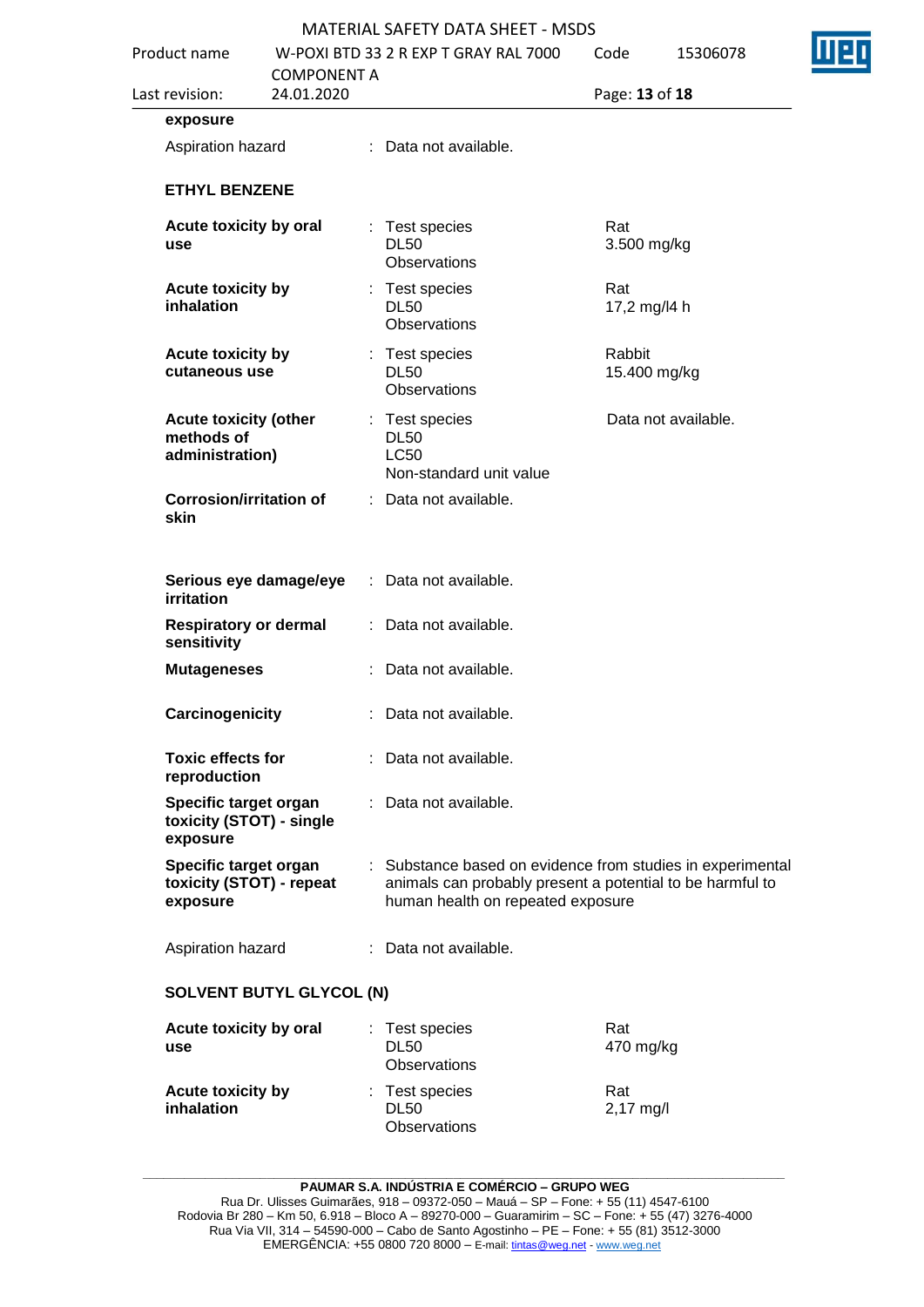| Product name                                                  | <b>COMPONENT A</b> |    | W-POXI BTD 33 2 R EXP T GRAY RAL 7000                                   | Code                | 15306078            |  |
|---------------------------------------------------------------|--------------------|----|-------------------------------------------------------------------------|---------------------|---------------------|--|
| Last revision:                                                | 24.01.2020         |    |                                                                         | Page: 14 of 18      |                     |  |
| Acute toxicity by<br>cutaneous use                            |                    |    | : Test species<br><b>DL50</b><br><b>Observations</b>                    | Rabbit<br>220 mg/kg |                     |  |
| <b>Acute toxicity (other</b><br>methods of<br>administration) |                    |    | : Test species<br><b>DL50</b><br><b>LC50</b><br>Non-standard unit value |                     | Data not available. |  |
| <b>Corrosion/irritation of</b><br>skin                        |                    | ÷. | Category 2                                                              |                     |                     |  |
| Serious eye damage/eye<br>irritation                          |                    |    | $:$ Category 2A                                                         |                     |                     |  |
| <b>Respiratory or dermal</b><br>sensitivity                   |                    |    | Data not available.                                                     |                     |                     |  |
| <b>Mutageneses</b>                                            |                    |    | Data not available.                                                     |                     |                     |  |
| Carcinogenicity                                               |                    |    | Data not available.                                                     |                     |                     |  |
| <b>Toxic effects for</b><br>reproduction                      |                    |    | : Data not available.                                                   |                     |                     |  |
| Specific target organ<br>toxicity (STOT) - single<br>exposure |                    |    | : Data not available.                                                   |                     |                     |  |
| Specific target organ<br>toxicity (STOT) - repeat<br>exposure |                    |    | : Data not available.                                                   |                     |                     |  |
| Aspiration hazard                                             |                    |    | : Data not available.                                                   |                     |                     |  |

### 12. ECOLOGICAL INFORMATION

| Stability in soil                          |    | : The product easily infiltrates into the soil                                          |
|--------------------------------------------|----|-----------------------------------------------------------------------------------------|
| <b>Other toxicological</b><br>observations |    | Data not available.                                                                     |
| <b>Ecotoxicity</b>                         | ÷. | Contaminates the ground water.<br>Detrimental to the fauna<br>Detrimental to the flora. |

### 13. DIOSPOSAL AND TREATMENT CONSIDERATIONS

### **Recommended methods for final disposal**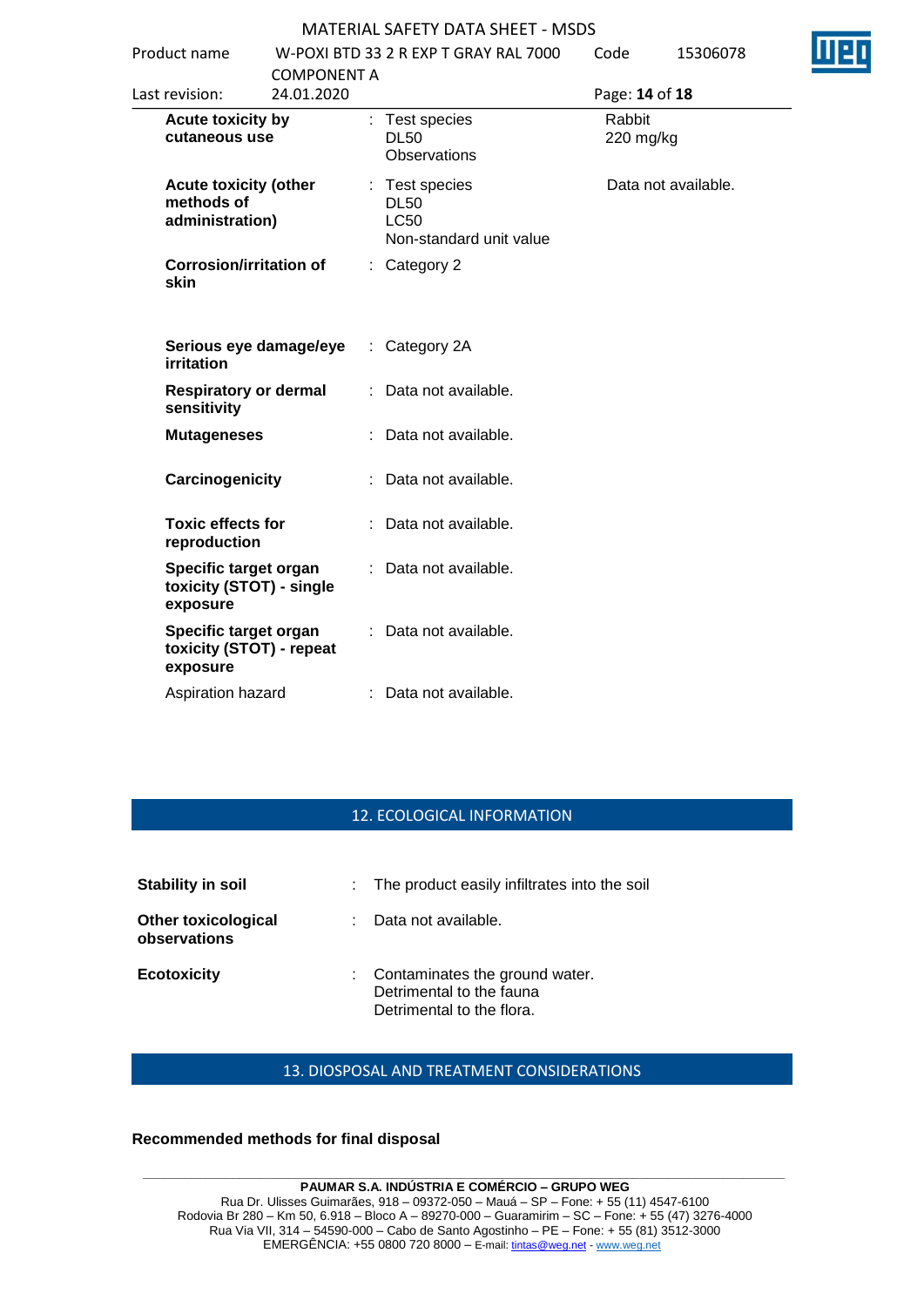Product name W-POXI BTD 33 2 R EXP T GRAY RAL 7000 Code 15306078

| Last revision:                   | <b>COMPONENT A</b><br>24.01.2020 | Page: 15 of 18                                                                                                                                                                                                                  |
|----------------------------------|----------------------------------|---------------------------------------------------------------------------------------------------------------------------------------------------------------------------------------------------------------------------------|
| <b>Product</b>                   | ÷                                | Class I Waste - Dispose of in industrial landfill or a facility<br>authorized for recycling in accordance with federal, stateor<br>local regulations                                                                            |
| <b>Product</b>                   |                                  | Class I Waste - Dispose of in industrial landfill or a facility<br>authorized for recycling in accordance with federal, stateor<br>local regulations                                                                            |
| <b>Product</b>                   |                                  | Class I Waste - Dispose of in industrial landfill or a facility<br>authorized for recycling in accordance with federal, stateor<br>local regulations                                                                            |
| <b>Product</b>                   |                                  | Class I Waste - Dispose of in industrial landfill or a facility<br>authorized for recycling in accordance with federal, stateor<br>local regulations                                                                            |
| <b>Product</b><br><b>Product</b> |                                  | Class I Waste - Dispose of in industrial landfill or a facility<br>authorized for recycling in accordance with federal, stateor<br>local regulations<br>Class I Waste - Dispose of in industrial landfill or a facility         |
| <b>Product</b>                   |                                  | authorized for recycling in accordance with federal, stateor<br>local regulations<br>Class I Waste - Dispose of in industrial landfill or a facility                                                                            |
|                                  |                                  | authorized for recycling in accordance with federal, stateor<br>local regulations                                                                                                                                               |
| Waste                            |                                  | Class I Waste - Dispose of in industrial landfill or a facility<br>authorized for recycling in accordance with federal, stateor<br>local regulations                                                                            |
| Waste                            |                                  | Class I Waste - Dispose of in industrial landfill or a facility<br>authorized for recycling in accordance with federal, stateor<br>local regulations                                                                            |
| Waste<br>Waste                   |                                  | Class I Waste - Dispose of in industrial landfill or a facility<br>authorized for recycling in accordance with federal, stateor<br>local regulations<br>Class I Waste - Dispose of in industrial landfill or a facility         |
| Waste                            |                                  | authorized for recycling in accordance with federal, stateor<br>local regulations<br>Class I Waste - Dispose of in industrial landfill or a facility                                                                            |
| Waste                            |                                  | authorized for recycling in accordance with federal, stateor<br>local regulations<br>Class I Waste - Dispose of in industrial landfill or a facility                                                                            |
| Waste                            |                                  | authorized for recycling in accordance with federal, stateor<br>local regulations<br>Class I Waste - Dispose of in industrial landfill or a facility                                                                            |
|                                  |                                  | authorized for recycling in accordance with federal, stateor<br>local regulations                                                                                                                                               |
| <b>Used packaging</b>            |                                  | Clean packaging should be sent for recycling. Packaging with<br>class I waste should be disposed of in industrial landfill or a<br>facility authorized for recycling in accordance with federal,<br>state or local regulations. |
|                                  |                                  | Clean packaging should be sent for recycling. Packaging with<br>class I waste should be disposed of in industrial landfill or a<br>facility authorized for recycling in accordance with federal,<br>state or local regulations. |
|                                  |                                  | Clean packaging should be sent for recycling. Packaging with<br>class I waste should be disposed of in industrial landfill or a<br>facility authorized for recycling in accordance with federal,                                |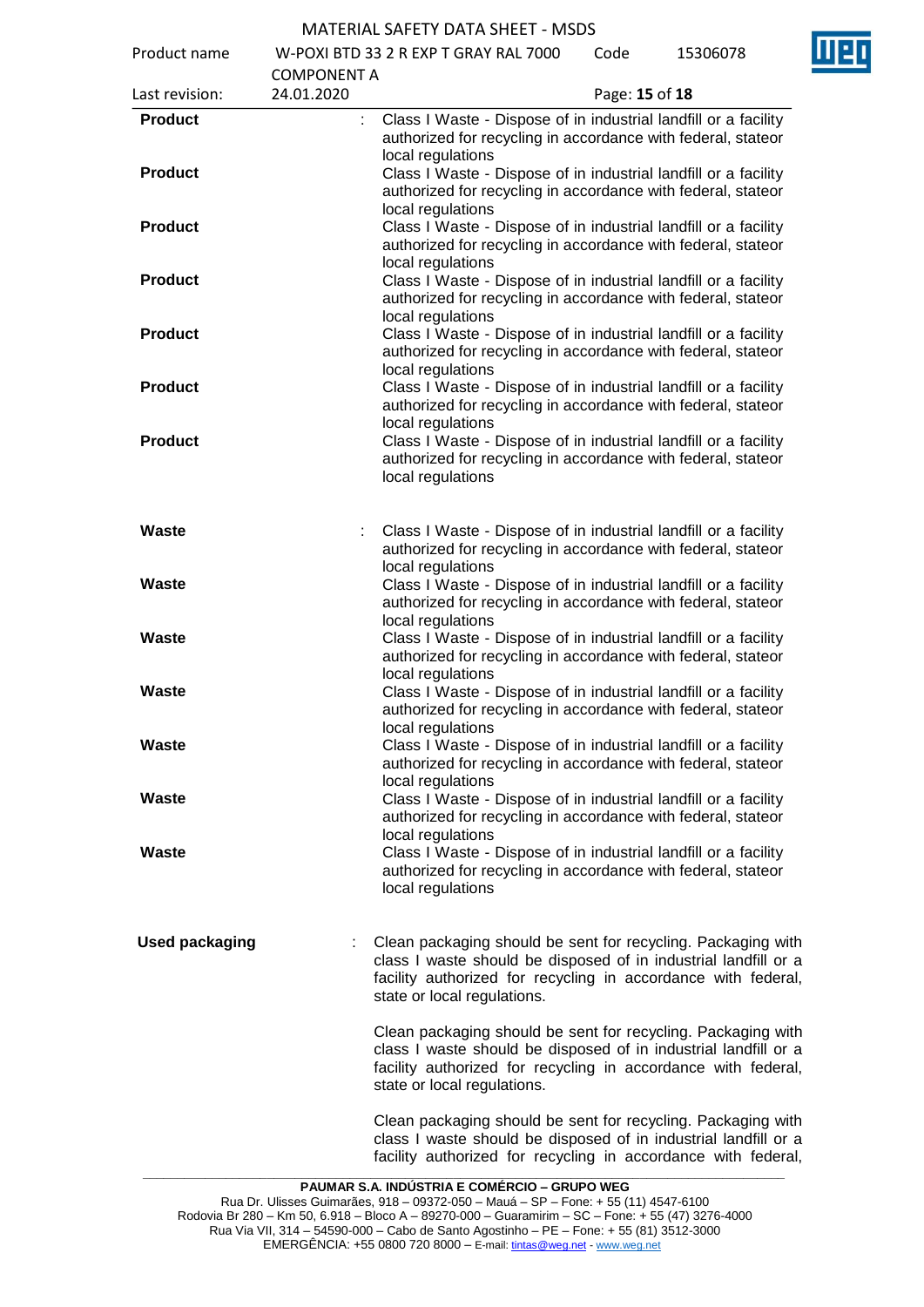|                | وممناوا برومير اووما يرم ولولو        |                |          |  |
|----------------|---------------------------------------|----------------|----------|--|
| Last revision: | 24.01.2020                            | Page: 16 of 18 |          |  |
|                | COMPONENT A                           |                |          |  |
| Product name   | W-POXI BTD 33 2 R EXP T GRAY RAL 7000 | Code           | 15306078 |  |
|                | MATERIAL SAFETY DATA SHEET - MSDS     |                |          |  |

state or local regulations.

Clean packaging should be sent for recycling. Packaging with class I waste should be disposed of in industrial landfill or a facility authorized for recycling in accordance with federal, state or local regulations.

Clean packaging should be sent for recycling. Packaging with class I waste should be disposed of in industrial landfill or a facility authorized for recycling in accordance with federal, state or local regulations.

Clean packaging should be sent for recycling. Packaging with class I waste should be disposed of in industrial landfill or a facility authorized for recycling in accordance with federal, state or local regulations.

Clean packaging should be sent for recycling. Packaging with class I waste should be disposed of in industrial landfill or a facility authorized for recycling in accordance with federal, state or local regulations.

### 14. TRANSPORTATION INFORMATION

| fLand |                                  |                                                                                                                                 |
|-------|----------------------------------|---------------------------------------------------------------------------------------------------------------------------------|
|       | <b>ONU</b>                       | : 1263                                                                                                                          |
|       | <b>Class of risk</b>             | $\therefore$ 3                                                                                                                  |
|       | <b>Risk number</b>               | $\therefore$ 30                                                                                                                 |
|       | Packaging group                  | $\therefore$ III                                                                                                                |
|       | <b>Name</b>                      | Paint (including coats, lacquers, enamels, colorant, gum-<br>lacquers, varnishes, polishes, liquid fillers and liquid lacquers) |
|       | <b>Shipping</b><br><b>ONU</b>    | : 1263                                                                                                                          |
|       | Class of risk                    | : 3                                                                                                                             |
|       | Packaging group                  | : III                                                                                                                           |
|       | <b>EmS</b>                       | F-E                                                                                                                             |
|       | <b>MFAG</b>                      | 310                                                                                                                             |
|       | Appropriate name for<br>dispatch | Paint (including coats, lacquers, enamels, colorant, gum-<br>lacquers, varnishes, polishes, liquid fillers and liquid lacquers) |
|       | Air transport<br><b>ONU</b>      | : 1263                                                                                                                          |
|       | <b>Class of risk</b>             | $\therefore$ 3                                                                                                                  |
|       | Packaging group                  | : III                                                                                                                           |
|       | Appropriate name for             | Paint (including coats, lacquers, enamels, colorant, gum-                                                                       |

**\_\_\_\_\_\_\_\_\_\_\_\_\_\_\_\_\_\_\_\_\_\_\_\_\_\_\_\_\_\_\_\_\_\_\_\_\_\_\_\_\_\_\_\_\_\_\_\_\_\_\_\_\_\_\_\_\_\_\_\_\_\_\_\_\_\_\_\_\_\_\_\_\_\_\_\_\_\_\_\_\_\_\_\_\_\_\_\_\_\_\_\_\_ PAUMAR S.A. INDÚSTRIA E COMÉRCIO – GRUPO WEG**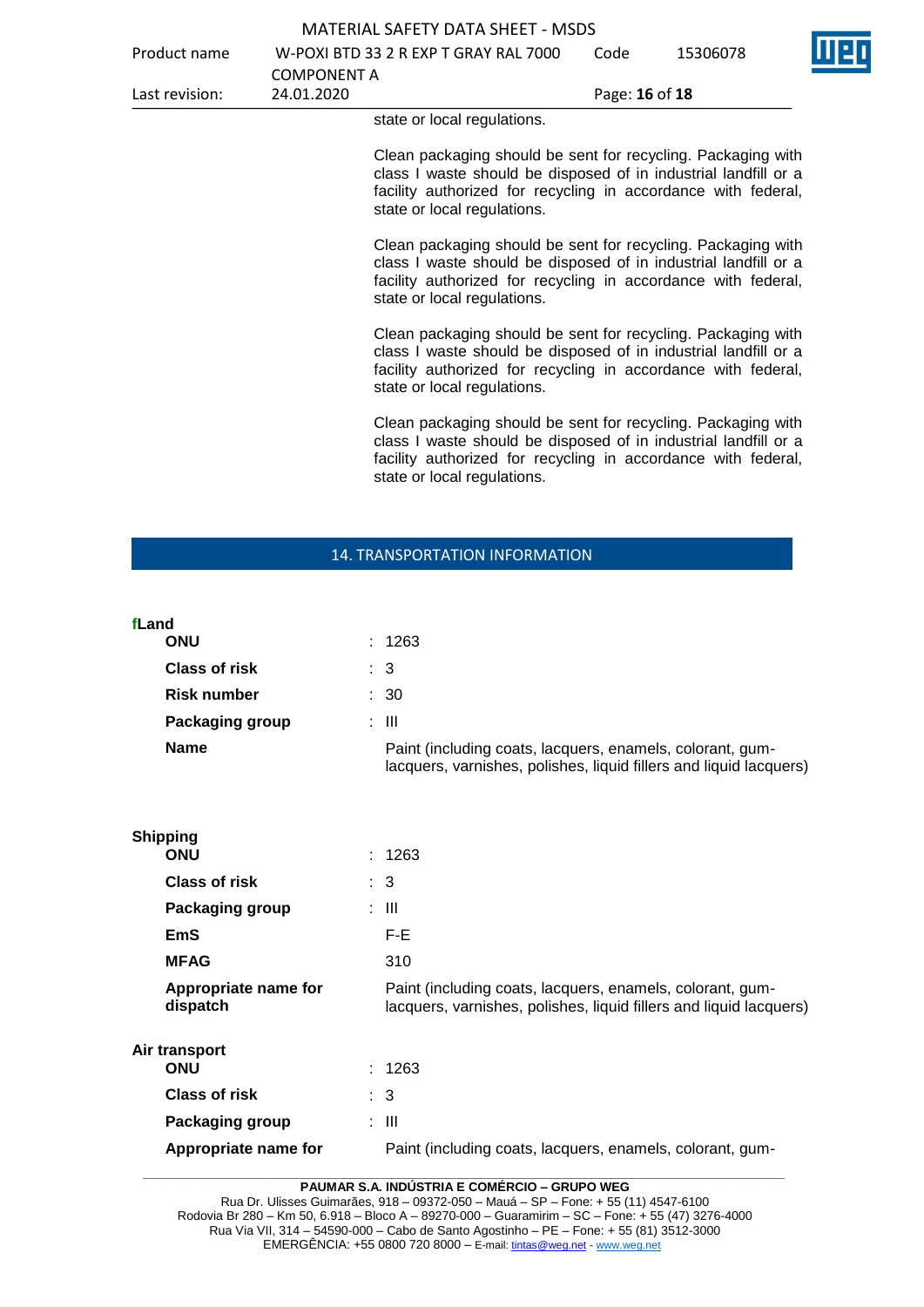|                |             | MATERIAL SAFETY DATA SHEET - MSDS                                  |                |          |   |
|----------------|-------------|--------------------------------------------------------------------|----------------|----------|---|
| Product name   |             | W-POXI BTD 33 2 R EXP T GRAY RAL 7000                              | Code           | 15306078 | Ш |
|                | COMPONENT A |                                                                    |                |          |   |
| Last revision: | 24.01.2020  |                                                                    | Page: 17 of 18 |          |   |
| dispatch       |             | lacquers, varnishes, polishes, liquid fillers and liquid lacquers) |                |          |   |

### 15. REGULATORY INFORMATION

This MSDS (Material Safety Data Sheet) was generated according to the criteria of NBR 14725/2014. (Brazilian standard that defines the GHS).

| Specific Regulations for the | Federal Decree No. 2657, July 3rd, 1998.                                      |
|------------------------------|-------------------------------------------------------------------------------|
| Chemical Product.            | Ordinance No. 229, May 24th, 2011 - Changes to Regulatory<br>Standard No. 26. |
|                              | ABNT NBR 14725: 2014 - valid from 19/12/2014 -                                |
|                              | Amendment 1 (19/11/2014).                                                     |
|                              | Law No. 12305, August 2nd 2010 (Solid Waste National<br>Policy).              |
|                              | Decree No. 7404, December 23rd, 2010.                                         |
|                              | Resolution ANTT N° 5.232, December 14th 2016.                                 |

### 16. ADDITIONAL INFORMATION

### **Acronyms Used:**

**Legenda:**

| <b>CAS</b>      | <b>Chemical Abstract Service</b>                          |
|-----------------|-----------------------------------------------------------|
| <b>VO</b>       | <b>Organic Vapors</b>                                     |
| <b>NEC</b>      | National Eletrical code/Código Nacional de Eletricidade   |
| IEC:            | International Eletrical Commision                         |
| <b>ABNT</b>     | <b>Brazilian Association of Technical Standards</b>       |
| <b>ACGIH</b>    | American Conference of Governmental Industrial Hygienists |
| <b>TLV</b>      | <b>Threshold Limit Values</b>                             |
| <b>TLV/TWA</b>  | Time Weighted Average                                     |
| <b>TLV/STEL</b> | Short Term Exposure Limit                                 |
| TLC/C:          | <b>Tolerance Limit - Ceiling Value</b>                    |
| EPI:            | Individual Protective Equipment                           |
| CА              | Approval Certificate                                      |

#### **\_\_\_\_\_\_\_\_\_\_\_\_\_\_\_\_\_\_\_\_\_\_\_\_\_\_\_\_\_\_\_\_\_\_\_\_\_\_\_\_\_\_\_\_\_\_\_\_\_\_\_\_\_\_\_\_\_\_\_\_\_\_\_\_\_\_\_\_\_\_\_\_\_\_\_\_\_\_\_\_\_\_\_\_\_\_\_\_\_\_\_\_\_ PAUMAR S.A. INDÚSTRIA E COMÉRCIO – GRUPO WEG**

Rua Dr. Ulisses Guimarães, 918 – 09372-050 – Mauá – SP – Fone: + 55 (11) 4547-6100 Rodovia Br 280 – Km 50, 6.918 – Bloco A – 89270-000 – Guaramirim – SC – Fone: + 55 (47) 3276-4000 Rua Via VII, 314 – 54590-000 – Cabo de Santo Agostinho – PE – Fone: + 55 (81) 3512-3000 EMERGËNCIA: +55 0800 720 8000 – E-mail[: tintas@weg.net](mailto:tintas@weg.net) - [www.weg.net](http://www.weg.net/)